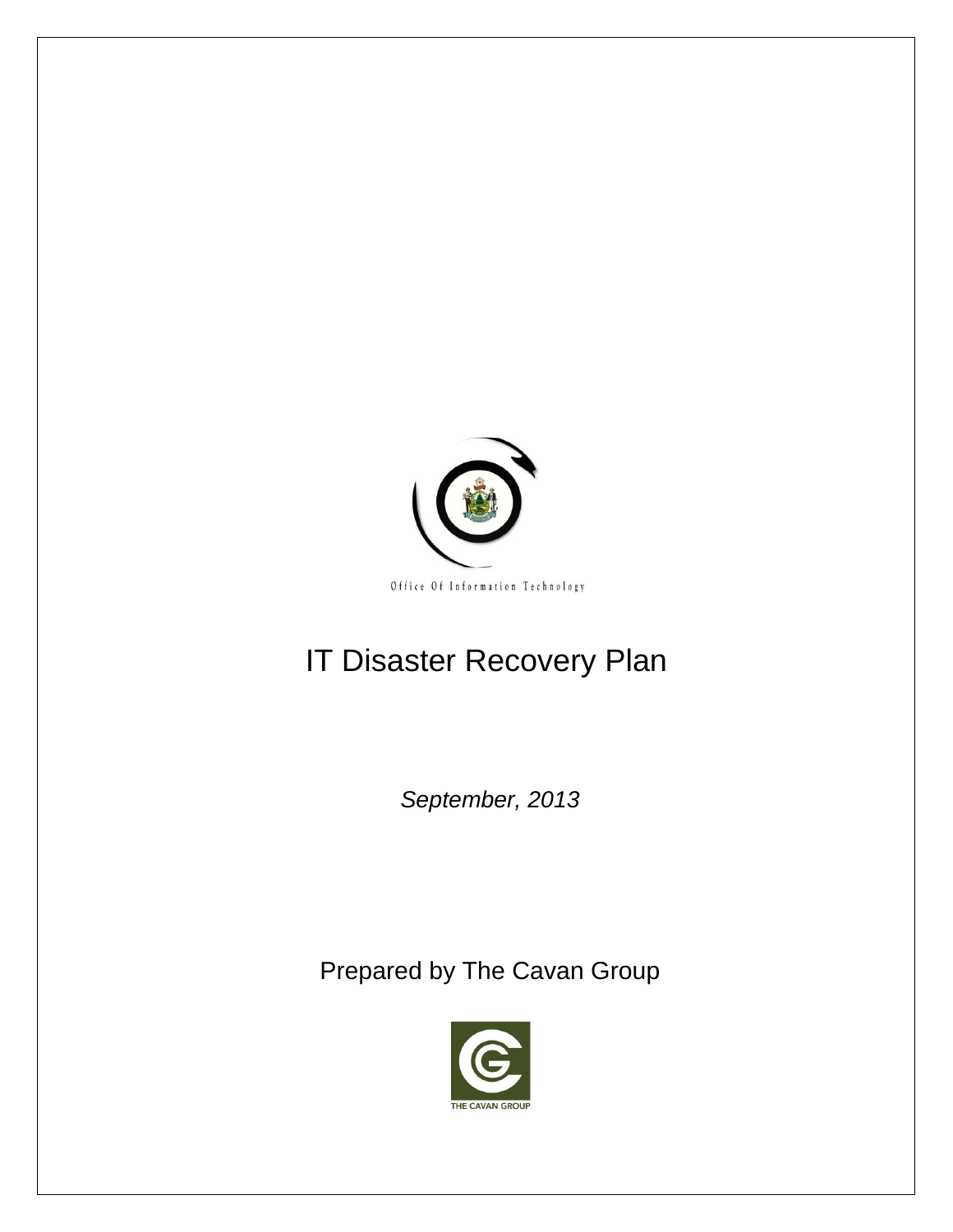

# **Revision History**

| <b>VERSION</b> | <b>DATE APPROVED</b> | <b>MODIFIED BY</b> | <b>DESCRIPTION OF CHANGES</b><br><b>MADE</b> |
|----------------|----------------------|--------------------|----------------------------------------------|
| Original 1.0   |                      | Wim Bood           | First release                                |
| Version 1.1    |                      | Wim Bood           | Updated after review with the                |
|                |                      |                    | team                                         |
| Version 1.2    |                      | Wim Bood           | <b>Third Pass</b>                            |
| Version 1.3    |                      | Wim Bood           | <b>Updated Call Tree</b>                     |
| Version 1.4    |                      | Wim Bood, Paul     | <b>Final Review</b>                          |
|                |                      | Lawton             |                                              |
|                |                      |                    |                                              |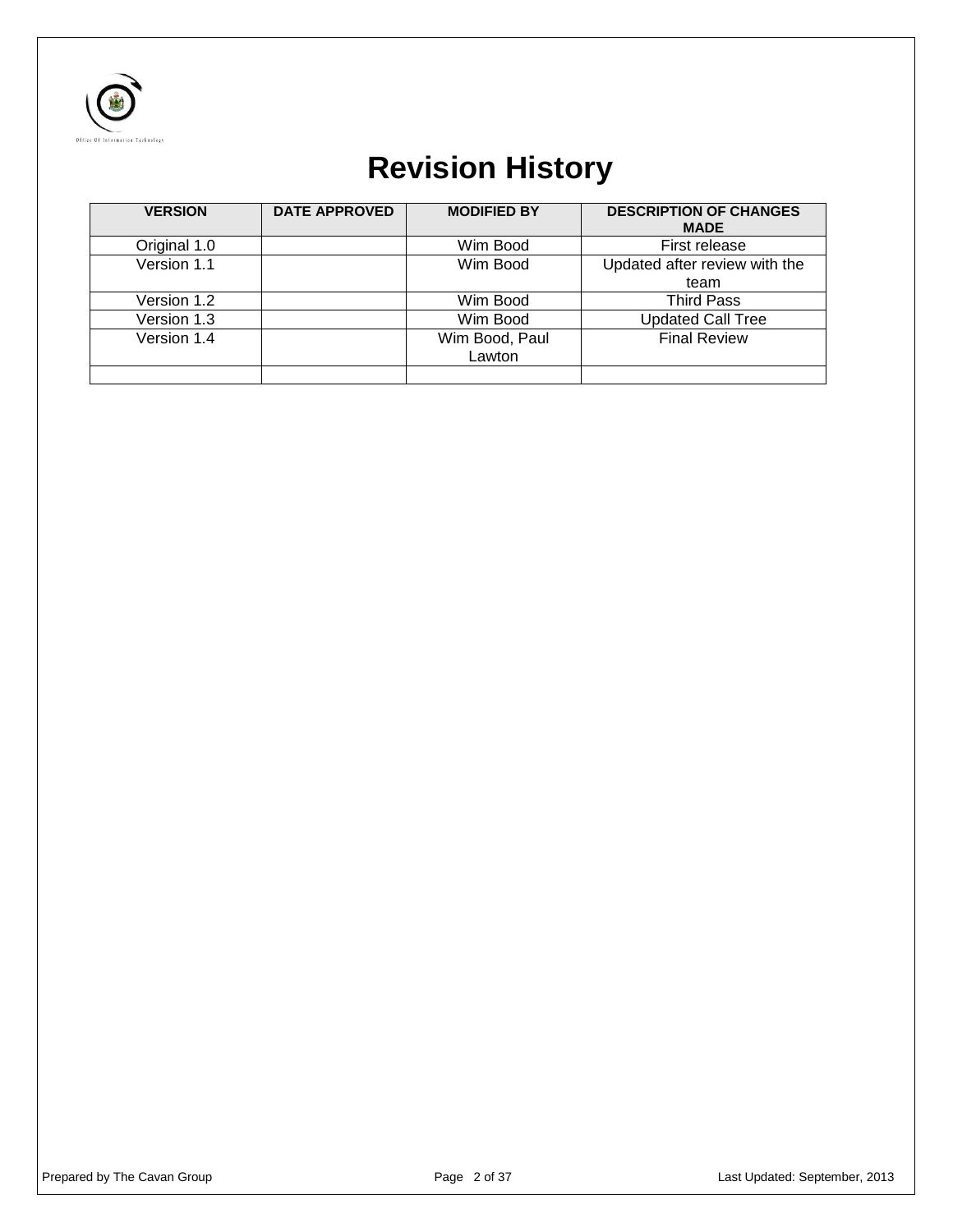

# **Table of Contents**

| ı.    |                 |                                |    |
|-------|-----------------|--------------------------------|----|
|       | А.              |                                |    |
|       | В.              |                                |    |
|       | C.              |                                |    |
|       | D.              |                                |    |
| Ш.    |                 |                                |    |
|       | А.              |                                |    |
|       | В.              |                                |    |
|       | C.              |                                |    |
| III.  |                 |                                |    |
|       | А.              |                                |    |
|       | В.              |                                |    |
|       | L.              |                                |    |
|       | н.              |                                |    |
|       | C.              |                                |    |
|       | ı.              |                                |    |
|       | Îİ.             |                                |    |
|       | Ш.              |                                |    |
|       | D.              |                                |    |
|       |                 |                                |    |
|       | Е.              |                                |    |
| IV.   |                 |                                |    |
|       | А.              |                                |    |
|       | <b>B.</b>       |                                |    |
| V.    |                 |                                |    |
|       | А.<br><b>B.</b> |                                |    |
| VI.   |                 |                                |    |
|       | А.              |                                |    |
| VII.  |                 |                                |    |
|       | А.              |                                |    |
|       | В.              |                                |    |
|       | C.              |                                |    |
|       | D.              |                                |    |
| VIII. |                 |                                |    |
|       | А.              |                                |    |
|       | В.              |                                |    |
|       | C.              |                                |    |
|       | D.              | Data Storage & Backup Strategy | 28 |
|       | Е.              |                                |    |
|       | Е.              |                                |    |
| IX.   |                 |                                |    |
| Χ.    |                 |                                |    |
|       | А.              |                                |    |
|       | В.              |                                |    |
|       | C.              |                                |    |
|       |                 |                                |    |
|       |                 |                                |    |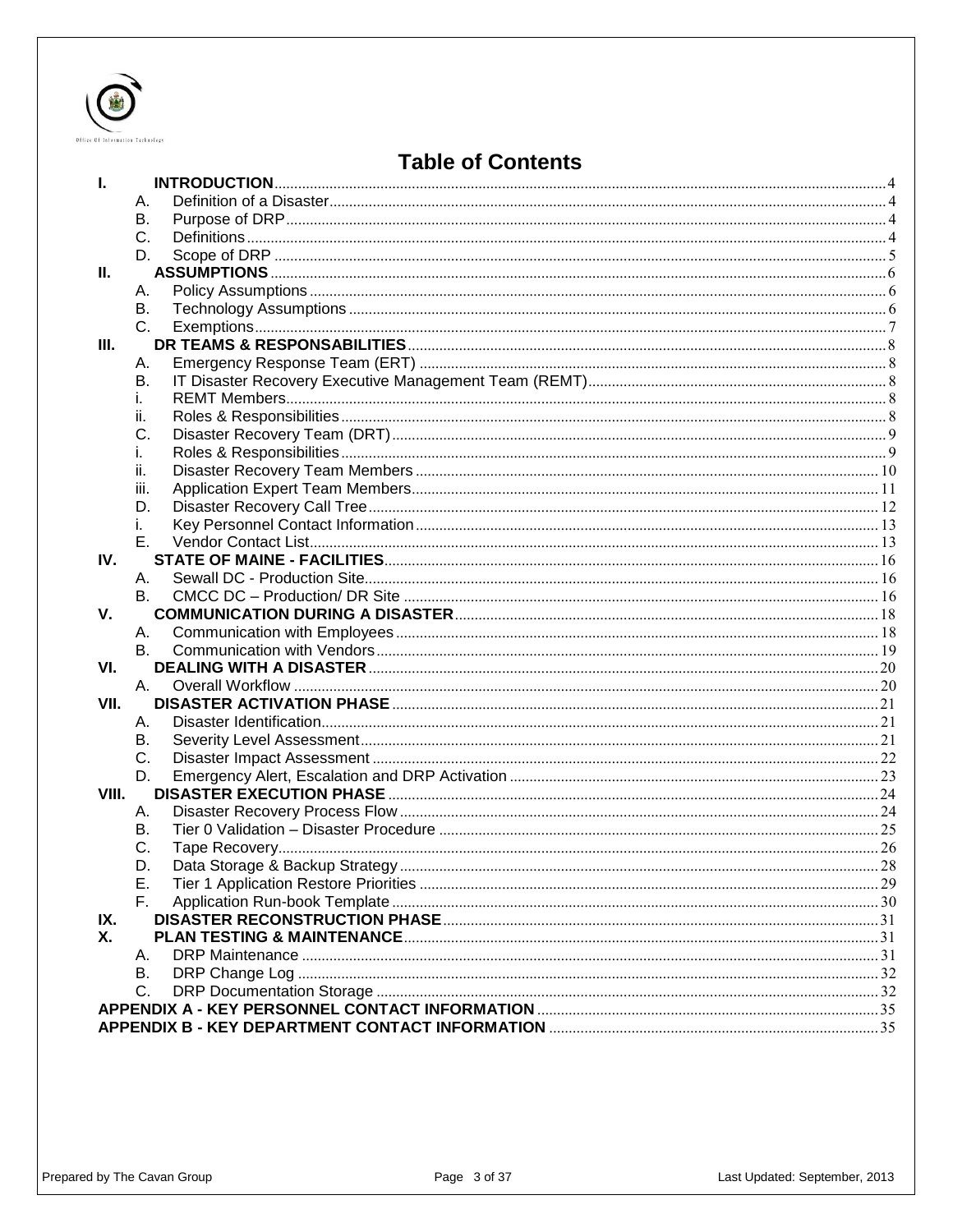

# <span id="page-3-0"></span>**I. INTRODUCTION**

## <span id="page-3-1"></span>**A. Definition of a Disaster**

For the purposes of this contracted work, a disaster is defined as a significant data center event that disables the functioning of the SSDC Data Center or CMCC Data Center or significant portions of either data center for a time estimated to exceed the operational RTO target of Tier 1 services housed at these data centers.

## <span id="page-3-2"></span>**B. Purpose of DRP**

This document details State of Maine's policies and procedures for technology disaster recovery, as well as process-level plans and recommended procedures for recovering critical technology platforms and the telecommunications infrastructure. After the event of an actual emergency situation, this document will need to be updated accordingly to ensure system uptime information accuracy, data integrity and availability, and business continuity.

## <span id="page-3-3"></span>**C. Definitions**

- **•** DRP Disaster Recovery Plan is a set of well defined procedures established to help the IT department get an organization's IT infrastructure back to business as usual in the event of a disaster.
- **RTO –** Recovery Time Objective (downtime) defines the length of time it will take to recover all the infrastructure carrying the target RTO attribute; RTO is typically expressed in seconds, minutes, hours, days.
- **RPO –** Recovery Point Objective (data loss) defines the point in time to which data can be recovered for the entire infrastructure in that RPO attribute; RPO effectively defines tolerance for data loss and is typically expressed in minutes, hours or days of data loss.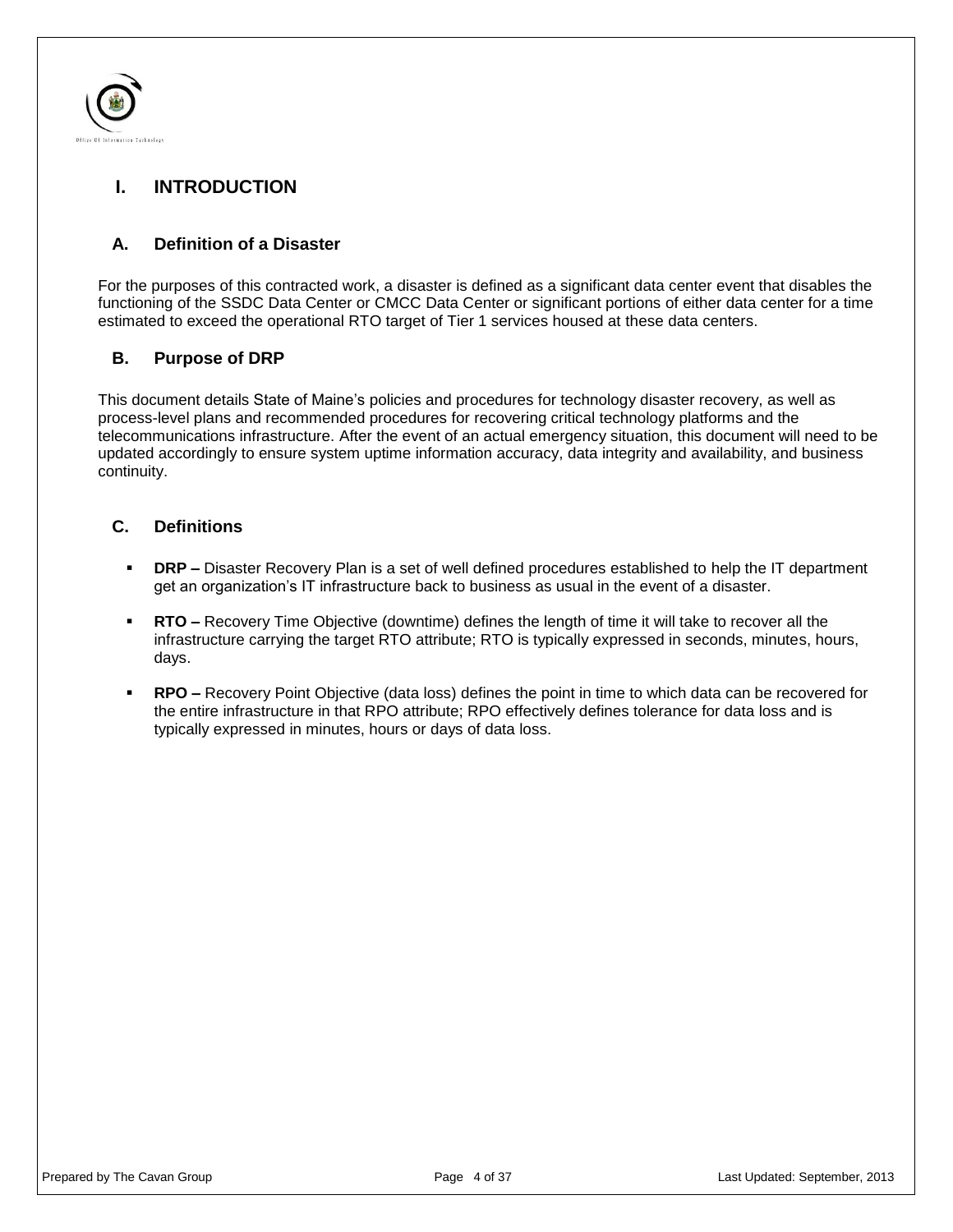

# <span id="page-4-0"></span>**D. Scope of DRP**

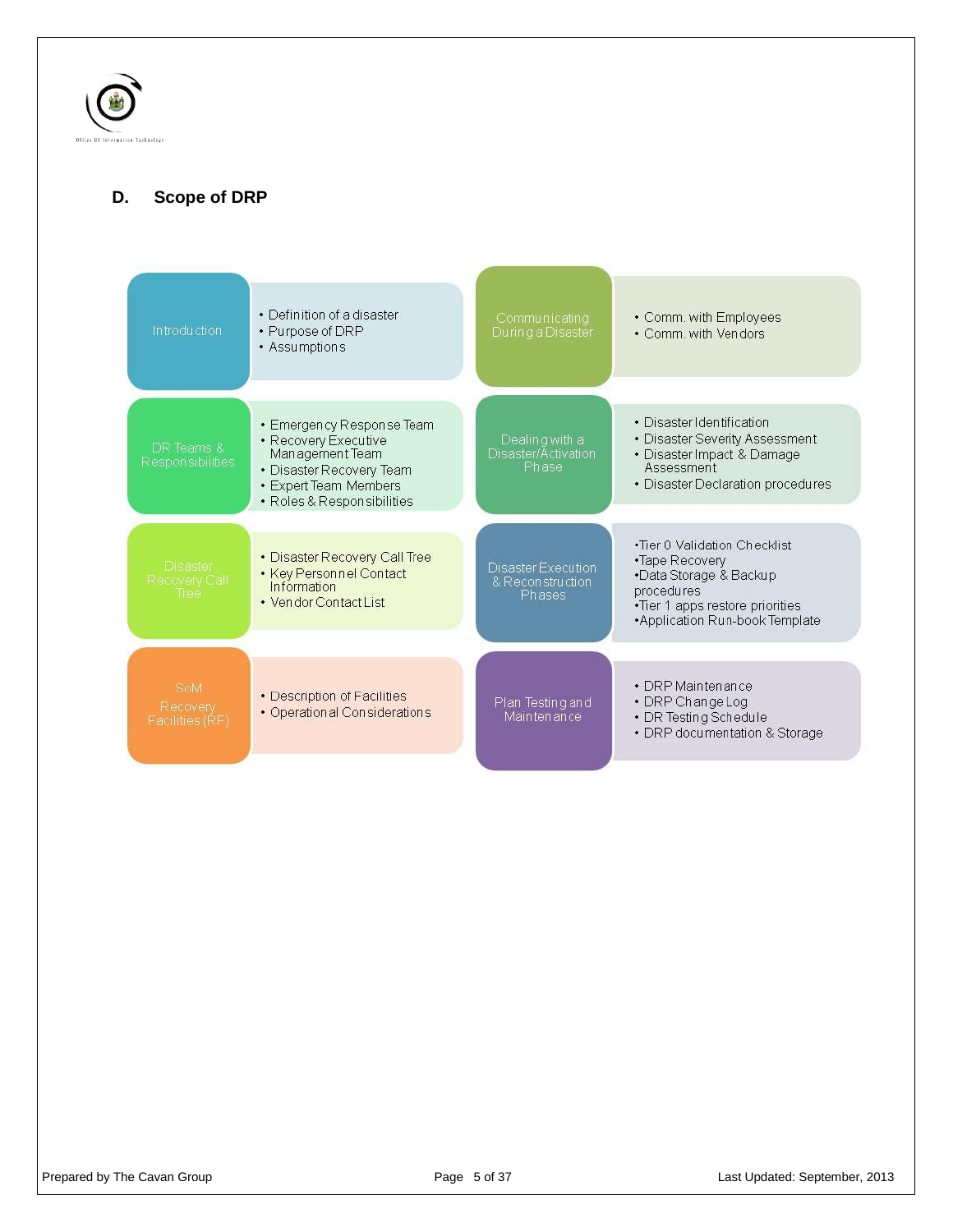

# <span id="page-5-0"></span>**II. ASSUMPTIONS**

## <span id="page-5-1"></span>**A. Policy Assumptions**

The following DRP has been developed based on the following explicit assumptions:

- The expectation is that applications that must not have an interruption will be identified for failover/HA between the primary facility and the secondary facility.
- For the purpose of the work for this contract, we will be able to identify the equipment in the SSDC and the CMCC facilities and can rank the applications on that equipment in criticality recovery order.
- Recovery order will be able to be identified for particular timeframes of criticality: Weekday, Weekend, EOW, EOM, seasonal, etc.
- For any applications that are needed to be recovered ASAP, State of Maine will have the ability to identify the applications running on the servers in any given facility and can rank them according to the most important of those applications to recover first to last.
- State of Maine will not recover support environments until there are recovered Production environments. Support environments (Dev, Test, Stage, Training, etc.) will be recovered in the order specified in the "playbook" or in the order of the Production recovery.
- State of Maine will look to cloud situations for recovery rather than to repurpose what we have for development or test environments unless the "playbook" specifically designates the repurposing.
- Sufficient operating staff will be available to implement the recovery plan.
- DRP and application run-books are stored in a safe location and accessible during a disaster. "Team needs to identify the safe location"
- The incident will not result in situations where employees get injured or hospitalized.
- All staff listed in the hereunder documentation must be made aware of the Disaster Recovery Plan and their own respective roles.
- The Disaster Recovery Plan is to be kept up to date to take into account changes in data recovery and backup procedures.

## <span id="page-5-2"></span>**B. Technology Assumptions**

 The DR site will provide foundation infrastructure (Tier Zero) insulated from disaster events and/or capable of quick recovery.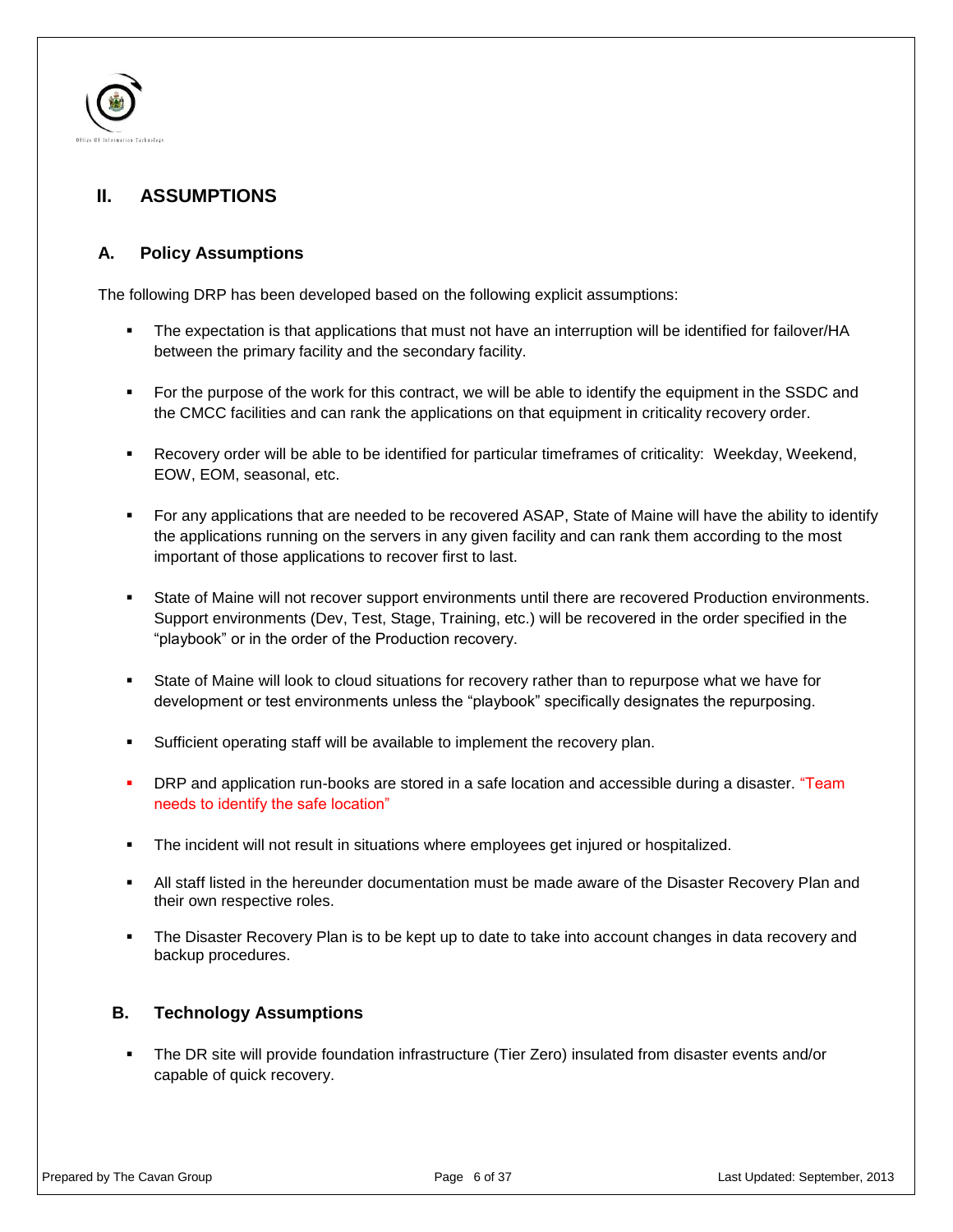

- Tier Zero functions are configured for near zero RPO/RTO. To be validated and requires management decision to remediate the GAPS!
- Tier 1 Mission critical applications may experience significant decrease in response times until the infrastructure can be built out.
- Recovery tapes will be physically retrievable in target time frames.
- Business agrees to target already agreed upon RPO's and RTO's.
- Network of sufficient bandwidth is in place between State of Maine sites..

## <span id="page-6-0"></span>**C. Exemptions**

The following legacy applications will not be included in the DRP as they are subject to be retired. Recovery of these applications in the mean time will be best effort.

List of legacy applications:

- **IBM Mainframe**
- Externally hosted Applications and websites that will be covered under separate BCDR planning efforts
- **There are apps with internal & external components with networks. These external sites are not included.** 
	- o Advantage
	- o MOLINA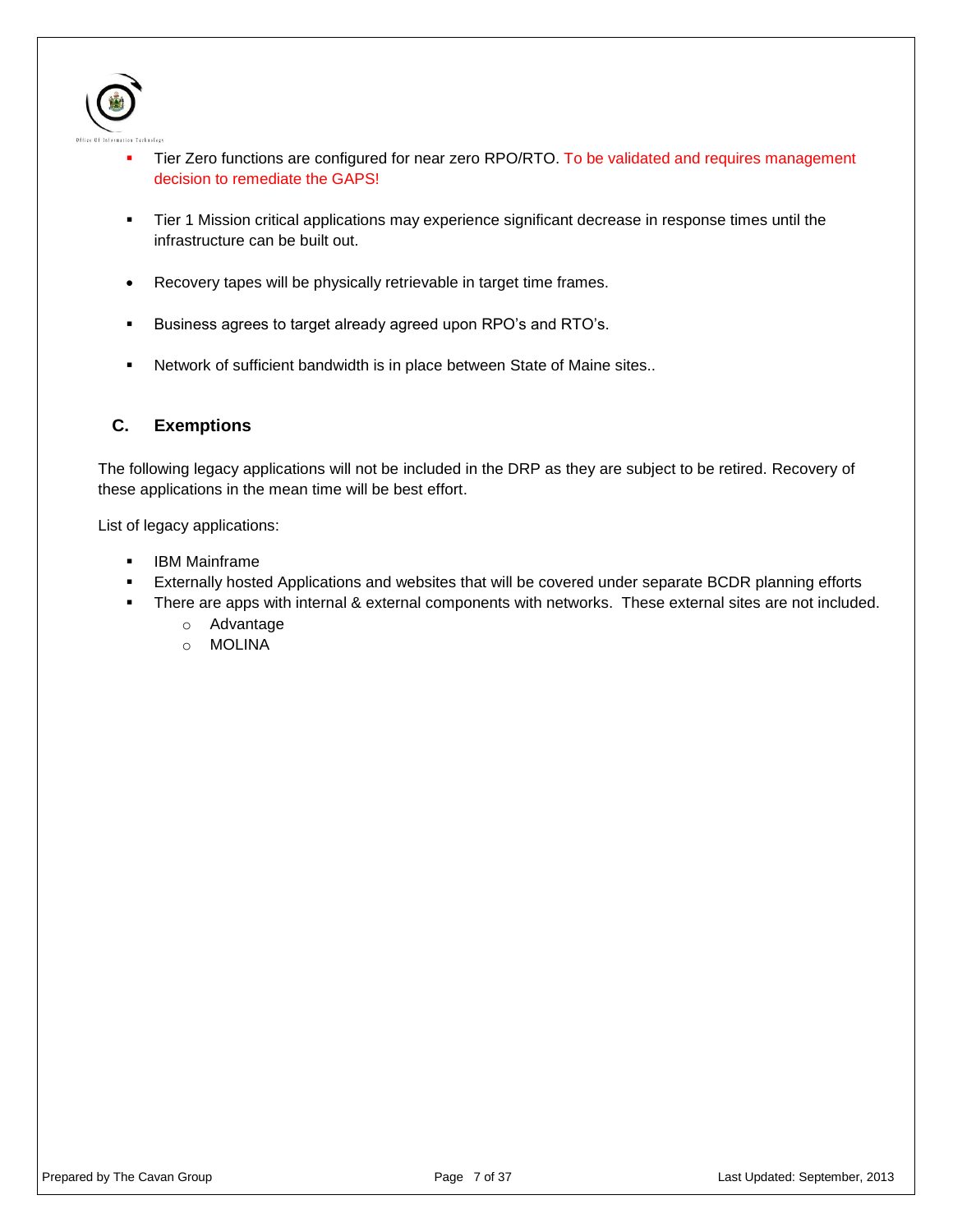

# <span id="page-7-0"></span>**III. DR TEAMS & RESPONSABILITIES**

The DR plan will rely principally on key members of management and staff who will provide the technical and management skills necessary to achieve a smooth technology and business recovery.

## <span id="page-7-1"></span>**A. Emergency Response Team (ERT)**

In case of a disaster, the person identifying the incident must contact the Customer Support Staff (Help Desk and describe the incident. The Help Desk will then call the resources on call for each one of the following IT disciplines:

- Operations Management
- Site Facilities
- Site Security
- **Systems**
- Network services

The ERT at any time of a disaster consists of the resources scheduled to be on call. These have the responsibility of informing the IT Disaster Recovery Executive Management Team (REMT) defined below.

## <span id="page-7-2"></span>**B. IT Disaster Recovery Executive Management Team (REMT)**

#### <span id="page-7-3"></span>**i. REMT Members**

The State of Maine directors listed below represent the IT Disaster Recovery Executive Management Team (REMT) and have the authority and responsibility to execute the specific processes within this plan.

| <b>MANAGER/DIRECTOR</b>               | <b>AREA OF</b><br><b>RESPONSIBILITY</b>                                                      | <b>CONTACT INFO</b>                                                                     |
|---------------------------------------|----------------------------------------------------------------------------------------------|-----------------------------------------------------------------------------------------|
| <b>Jim Smith</b>                      | <b>Chief Information Officer</b>                                                             | Cell: 215-2939<br><b>Office: 624-7568</b><br>Email: jim.smith@maine.gov                 |
| <b>Greg McNeal</b>                    | <b>Chief Technology Officer</b>                                                              | <b>Cell: 649-7849</b><br><b>Office: 624-9471</b><br><b>Email:</b> greg.mcneal@maine.gov |
| <b>Paul Sandlin</b>                   | Associate CIO<br>Applications                                                                | Cell: 619-2244<br><b>Office: 624-9427</b><br><b>Email:</b> paul.sandlin@maine.gov       |
| <b>Vacant (Greg McNeal</b><br>Acting) | Associate CIO<br>Infrastructure                                                              | Cell: 649-7849<br><b>Office: 624-9471</b><br><b>Email:</b> greg.mcneal@maine.gov        |
| <b>Mary Silva</b>                     | <b>Manager Application</b><br>Hosting                                                        | <b>Cell: 899-8289</b><br><b>Office: 624-7574</b><br><b>Email:</b> mary.silva@maine.gov  |
| <b>Jon Richard</b>                    | <b>Manager Client</b><br>Technologies and<br><b>Enterprise Operations&amp;</b><br>Monitoring | Cell: 441-8676<br><b>Office: 441-8676</b><br><b>Email:</b> jon.richard@maine.gov        |

#### <span id="page-7-4"></span>**ii. Roles & Responsibilities**

The IT Disaster Executive Management Team (REMT) will be responsible for performing the following: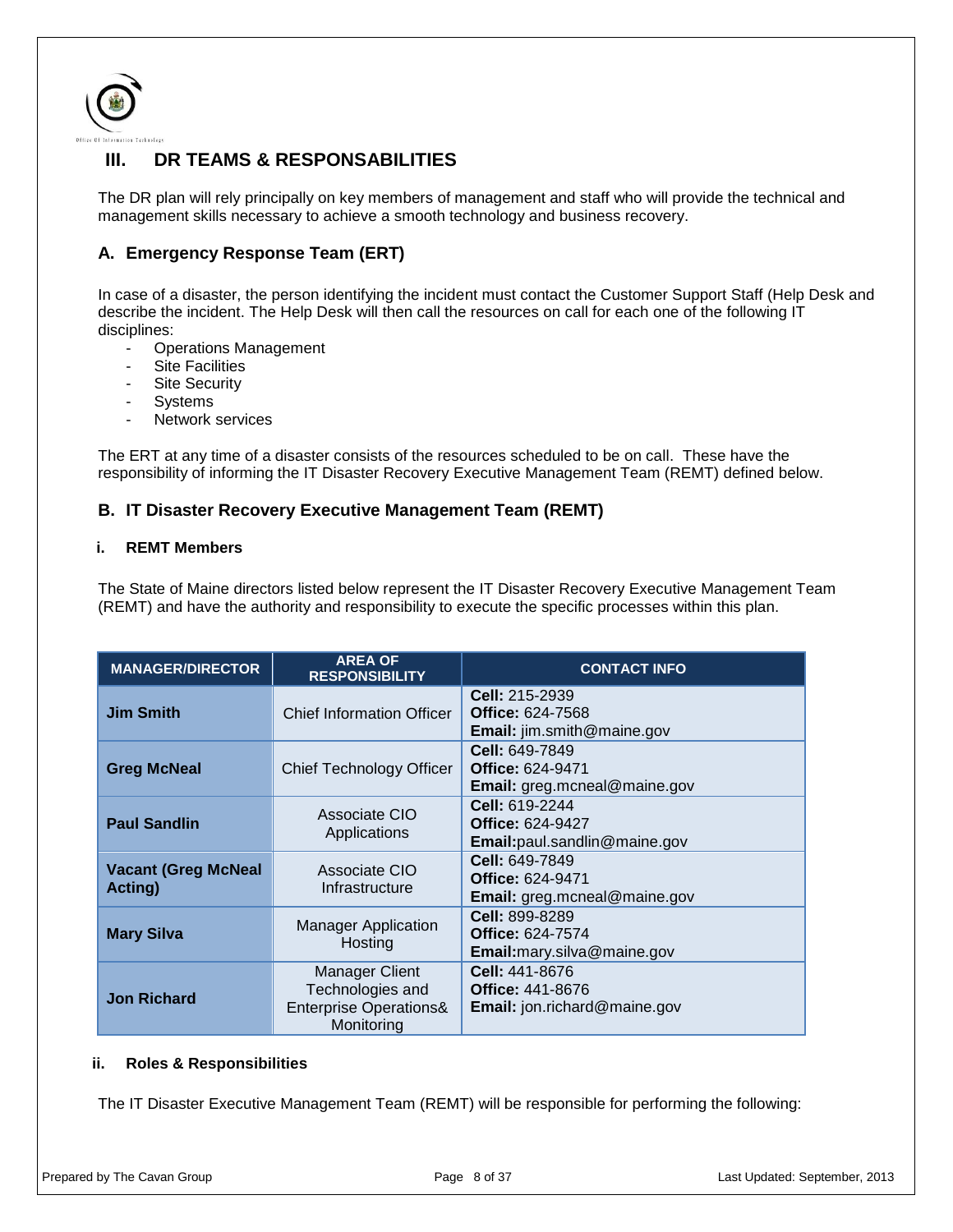

- Final decision on structural integrity and space occupancy;
- Deciding whether to activate the plan based on presented damage assessment;
- Alerting and mobilizing all Disaster Recovery Team leaders (DRT);
- Making an initial report to senior management;
- Alerting the internal business;
- Calling a first meeting with the DRT leaders which has for mission to:
	- $\circ$  define the causing problem, the extent of the disruption, its consequences and the probable implications for the foreseeable future;
	- o review each team's objectives for the next [*x number of hours*] hours;
	- o set up a second meeting for [*x number of hours]* hours later;
	- $\circ$  report to senior management on the content of the meeting and the actions being taken;
- Calling follow up meetings accordingly with the DRT leaders and keeping senior management informed of the actions being taken;
- Identify key technical personnel who may be required to travel to the recovery site or be called to assist in the recovery.

## <span id="page-8-0"></span>**C. Disaster Recovery Team (DRT)**

#### <span id="page-8-1"></span>**i. Roles & Responsibilities**

The Disaster Recovery Team consists of each IT discipline's team manager and their respective expert members.

The DRT has for responsibility to:

- Assess the extent of the disaster and its impact on the business, data center, etc.;
- Notifying Iron Mountain for media retrieval;
- Ensure employees are notified and allocate responsibilities and activities as required;
- **Activate restoration functions as required;**
- **Contact vendors and request an on-site representative;**
- Restore key services within RTO defined for each one of the critical business applications;
- Document and log recovery efforts for future disasters;
- **Coordinate move of salvageable equipment to backup facility;**
- Determine need to order equipment and make request through REMT;
- Coordinate installation and testing of equipment;
- Decide which elements of the DR Plan should be activated;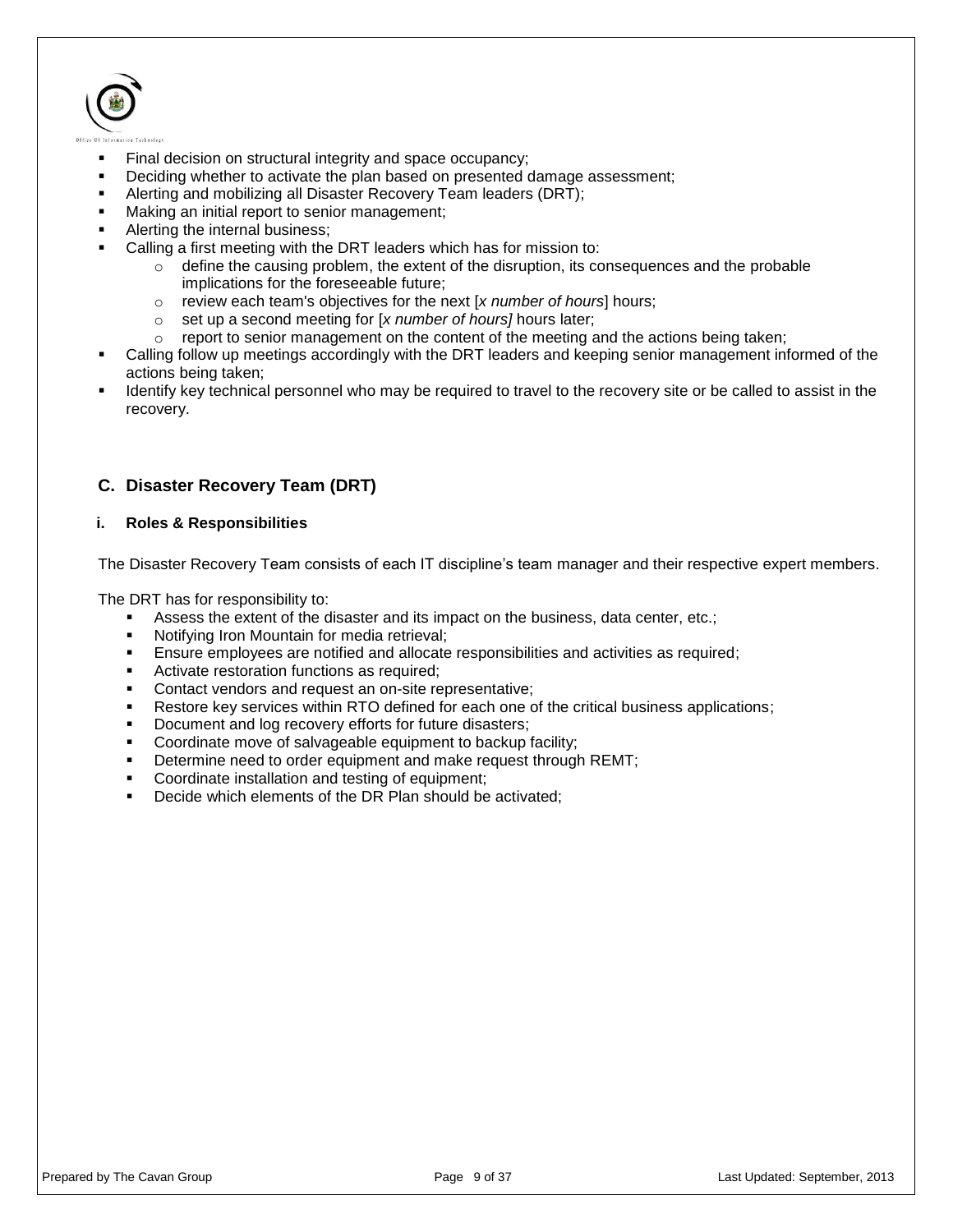

## <span id="page-9-0"></span>**ii. Disaster Recovery Team Members**

|                                                            | <b>MANAGER</b>          | <b>GROUP LEAD</b>      | <b>IT EXPERT</b> |
|------------------------------------------------------------|-------------------------|------------------------|------------------|
| Unix/Linux                                                 | <b>Sharon Horne</b>     | Dave Johnson           | Resource on Call |
| Data Center                                                | Jon Richard             | <b>Bill Hart</b>       | Resource on Call |
| <b>Windows</b>                                             | Dawnna Pease            | <b>Bill Barreto</b>    | Resource on Call |
| <b>Storage</b>                                             | Sharon Horne            | Peter Bouchard         | Resource on Call |
| <b>Virtualization</b>                                      | Dawnna Pease            | <b>Bill Barreto</b>    | Resource on Call |
| <b>Network</b>                                             | Dave Rodrigue           | Jeff Welsh             | Resource on Call |
| <b>Network Security</b>                                    | Dave Rodrigue           | <b>Chad Perkins</b>    | Resource on Call |
| <b>File and Print Servers</b>                              | Dawnna Pease            | <b>Terry Kenniston</b> | Resource on Call |
| <b>Radio Operations</b>                                    | <b>Craig Hitchhings</b> | <b>John Covert</b>     | Resource on Call |
| <b>Oracle Platform</b>                                     | Sharon Horne            | John Hawkes            | Resource on Call |
| <b>Client Technologies &amp;</b><br><b>Desktop Support</b> | <b>Nick Marquis</b>     | Sue Donovan            | Resource on Call |
| <b>Backup &amp; Recovery</b>                               | Jon Richard             | Ed Lincoln             | Resource on Call |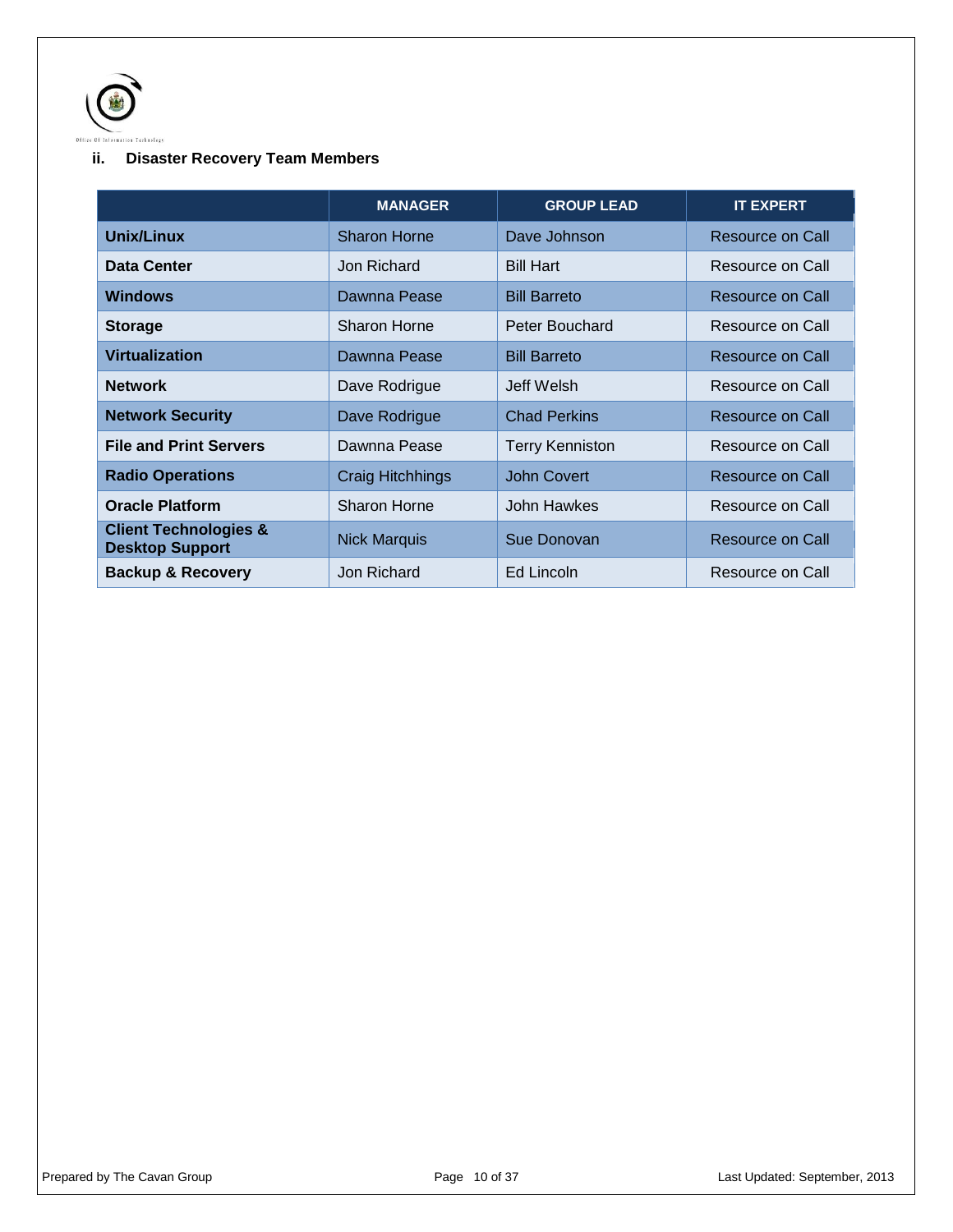

## <span id="page-10-0"></span>**iii. Application Expert Team Members**

|                                                               | <b>TIER 1 APPLICATIONS</b><br>Agency/Group<br>Dept.<br><b>Application System</b> |                                                                                            |                        | <b>IT EXPERT</b> |
|---------------------------------------------------------------|----------------------------------------------------------------------------------|--------------------------------------------------------------------------------------------|------------------------|------------------|
|                                                               |                                                                                  |                                                                                            | <b>MANAGER</b>         |                  |
|                                                               | <b>DOC</b>                                                                       | Corrections Information System (CORIS) (hosted at Corrections data center)                 | <b>Martin Murphy</b>   |                  |
|                                                               |                                                                                  | Criminal History Records Information System (CHRIS)                                        | Henry Quintal          |                  |
|                                                               |                                                                                  | Computer Aided Dispatch (CAD)                                                              | Henry Quintal          |                  |
| <b>Public Safety</b>                                          | <b>DPS</b>                                                                       | Sex Offender Registry                                                                      | Henry Quintal          |                  |
|                                                               |                                                                                  | Crash Reporting System (CRS)                                                               | Henry Quintal          |                  |
|                                                               |                                                                                  | NetMotion                                                                                  | Henry Quintal          |                  |
|                                                               | <b>DOT</b>                                                                       | DOT systems - road repairs (hosted at DOT data center)                                     | Tom Lynch              |                  |
|                                                               | <b>DHHS</b>                                                                      | IMMPACT2 - Maine CDC Systems                                                               | Ray Venzel             |                  |
| <b>Public Health</b>                                          |                                                                                  | Child Welfare Case Worker Database                                                         | <b>Rick Hayward</b>    |                  |
|                                                               | <b>DEP</b>                                                                       | Environmental Facility Information System (EFIS) and other DEP systems                     | Karen Curtis/ vacant   |                  |
|                                                               | <b>DAFS</b>                                                                      | Advantage - central accounting system (externally hosted)                                  | Cathy Harrison         |                  |
| <b>Financial Services to</b><br><b>Citizens</b>               |                                                                                  | Automated Client Eligibility System (ACES) - screening for MaineCare, Food<br>Stamps, etc. | Rick Hayward           |                  |
|                                                               |                                                                                  | * Medicaid Payments (Molina) (externally hosted)                                           | <b>Hazel Stevenson</b> |                  |
|                                                               | <b>DHHS</b>                                                                      | <b>DHHS DataHub</b>                                                                        | Hazel Stevenson        |                  |
|                                                               |                                                                                  | Child Support Enforcement for Maine (CSEME)                                                | Dale Irish             |                  |
|                                                               |                                                                                  | Women, Infants & Children (WIC) subsidies                                                  | Dale Irish             |                  |
|                                                               | <b>DOL</b>                                                                       | Unemployment Insurance (UIPROD)                                                            | David Poulin           |                  |
|                                                               | <b>DOL</b>                                                                       | Benefits - unemployment compensation                                                       | David Poulin           |                  |
|                                                               | <b>DOL</b>                                                                       | DOL Interactive Voice Response (IVR)                                                       | David Poulin           |                  |
| <b>Financial Services to</b><br><b>Providers and Internal</b> | <b>DAFS</b>                                                                      | Advantage - central accounting system (externally hosted) - also listed above              | Cathy Harrison         |                  |
| <b>Financial Management</b>                                   | <b>DAFS</b>                                                                      | Budget and Financial Management System (BFMS)                                              | Cathy Harrison         |                  |
|                                                               | <b>MRS</b>                                                                       | Maine Revenue IntegratedTax System (MERITS)                                                | Karin Peterson         |                  |
|                                                               |                                                                                  | On-line Tax Filing (I-File and E-File)                                                     | Karin Peterson         |                  |
| <b>Revenue Generating</b>                                     | <b>MRS</b>                                                                       | Tax and Revenue Image Processing System (TRIPS)                                            | Karin Peterson         |                  |
|                                                               | <b>MRS</b>                                                                       | MRS Interactive Voice Response (IVR)                                                       | Karin Peterson         |                  |
|                                                               | IF&W                                                                             | Maine Online Sportsman Enterprise System (MOSES) - hunting and fishing<br>Licenses         | Karen Curtis/ vacant   |                  |
|                                                               | <b>DECD</b>                                                                      | Business One-Stop (web-based) - Governor's focus                                           | Cathy Harrison         |                  |
| <b>Regulatory</b>                                             | ACF, IFW,<br><b>DMR</b>                                                          | Natural Resources Agencies - key systems for them                                          | Karen Curtis/ vacant   |                  |
|                                                               | <b>DOE</b>                                                                       | Infinite Campus (externally hosted)                                                        | <b>Charlotte Ellis</b> |                  |
| Other                                                         | <b>DOE</b>                                                                       | Maine Education Data Mangement Systems (MEDMS) - financial tracking                        | <b>Charlotte Ellis</b> |                  |
|                                                               | <b>PFR</b>                                                                       | Agency License Management System (ALMS)                                                    | Dorene Gerrish         |                  |

**1. Methodology to be determined which Apps should be failed over to which DC**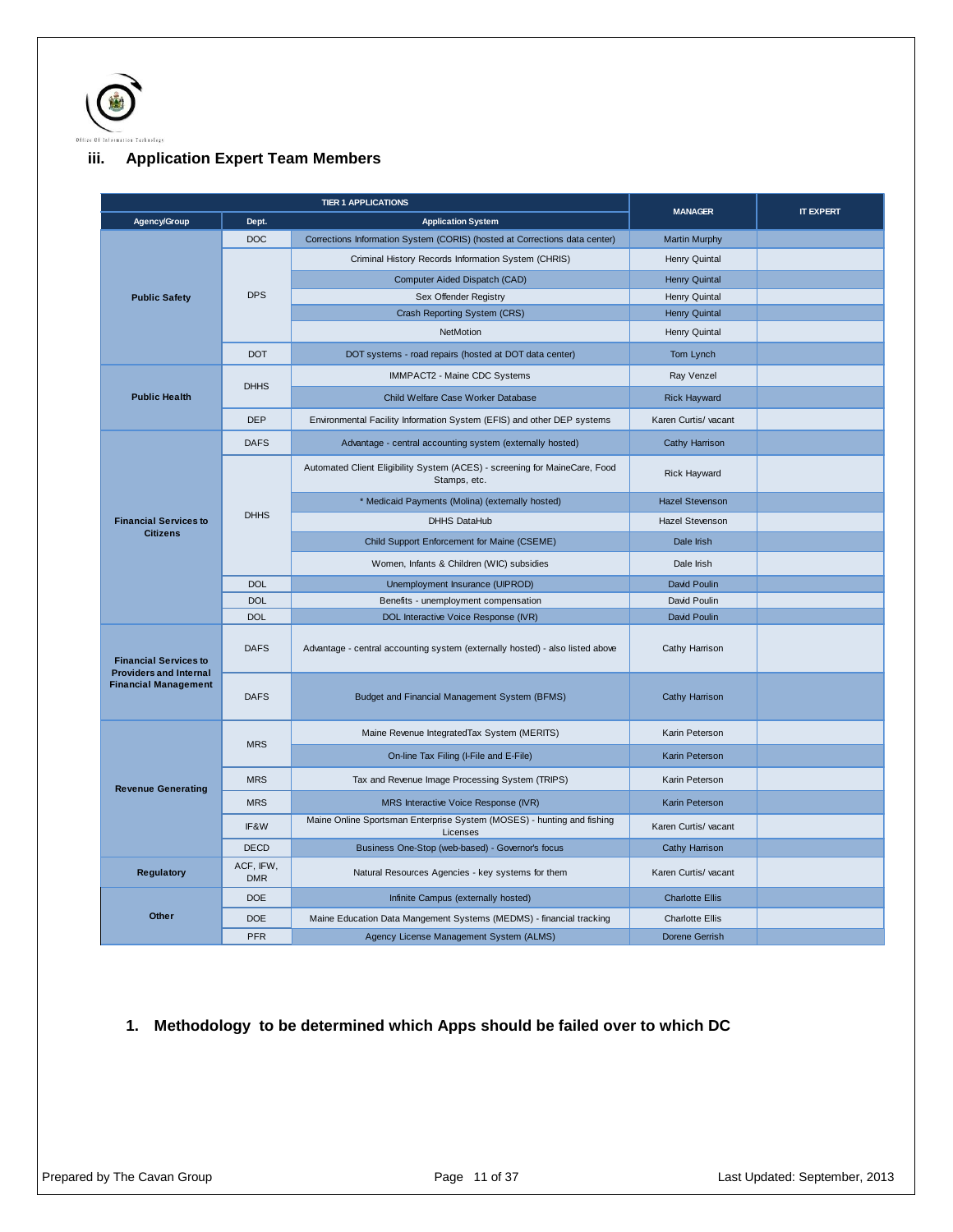

## <span id="page-11-0"></span>**D. Disaster Recovery Call Tree**

The resource observing the disaster has the responsibility of informing the on-call engineer(s) immediately. The incident will then be assessed and escalated accordingly to the appropriate manager and director depending on the incident criticality level.

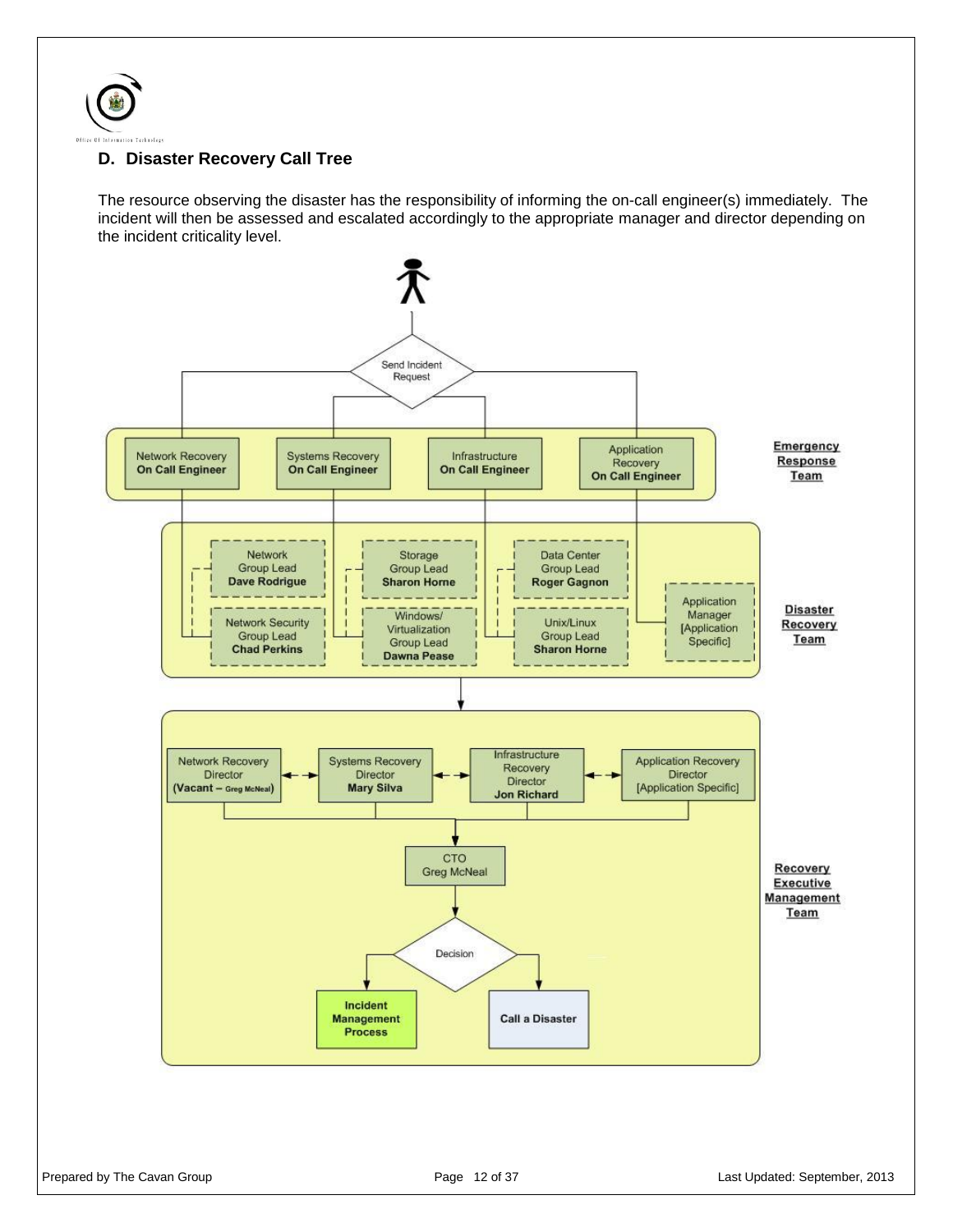

### <span id="page-12-0"></span>**i. Key Personnel Contact Information**

Please refer to Appendix A for a list of key personnel contact information. All contact information must be kept up to date in the above mentioned appendix.

## <span id="page-12-1"></span>**E. Vendor Contact List**

This section lists all key IT vendors who may need to be contacted following a disaster. Each team has responsibility to review and update this list [*timeframe*].

### **i. Server and Computer Equipment Suppliers**

### **Unix Team**

| <b>Solution Name</b> | <b>Contact Option</b> | <b>Contact Name</b> | <b>Phone Number</b> | <b>Account Number</b> | <b>Weblemail Contact</b> |
|----------------------|-----------------------|---------------------|---------------------|-----------------------|--------------------------|
| <b>HP</b>            |                       |                     |                     |                       |                          |
| <b>SUN</b>           |                       |                     |                     |                       |                          |
| <b>IBM</b>           |                       |                     |                     |                       |                          |
| Oracle               |                       |                     |                     |                       |                          |

### **Windows/Virtualization Team**

| <b>Solution Name</b> | Contact Option | <b>Contact Name</b> | <b>Phone Number</b> | <b>Account Number</b> | <b>Weblemail Contact</b> |
|----------------------|----------------|---------------------|---------------------|-----------------------|--------------------------|
| <b>VMWare</b>        |                |                     |                     |                       |                          |
| <b>SQL Server</b>    |                |                     |                     |                       |                          |

### **Data Storage Equipment Suppliers**

| <b>Solution Name</b> | <b>Contact Option</b> | <b>Contact Name</b> | <b>Phone Number</b> | <b>Account Number</b> | Web\email contact |
|----------------------|-----------------------|---------------------|---------------------|-----------------------|-------------------|
| <b>Ironmountain</b>  |                       |                     |                     |                       |                   |
| <b>NetApp</b>        |                       |                     |                     |                       |                   |
|                      |                       |                     |                     |                       |                   |
| <b>Brocade</b>       |                       |                     |                     |                       |                   |
|                      |                       |                     |                     |                       |                   |
| <b>CommVault</b>     |                       |                     |                     |                       |                   |
| Quantom              |                       |                     |                     |                       |                   |
| <b>EMC</b>           |                       |                     |                     |                       |                   |

### **ii. Network & Security Hardware Vendors & Resellers**

| <b>Solution</b><br><b>Name</b> | <b>Contact Option</b> | <b>Contact Name</b> | <b>Phone Number</b> | <b>Account Number</b> | <b>Weblemail Contact</b> |
|--------------------------------|-----------------------|---------------------|---------------------|-----------------------|--------------------------|
| Nortel (IPC)                   |                       |                     |                     |                       |                          |
| Juniper (JunOS)                |                       |                     |                     |                       |                          |
| <b>Cisco (Presidio)</b>        |                       |                     |                     |                       |                          |
| <b>Fujitsu</b>                 |                       |                     |                     |                       |                          |
| <b>Infoblox</b>                |                       |                     |                     |                       |                          |
| <b>Akibia</b>                  |                       |                     |                     |                       |                          |
| <b>Elteon</b>                  |                       |                     |                     |                       |                          |
| Radware                        |                       |                     |                     |                       |                          |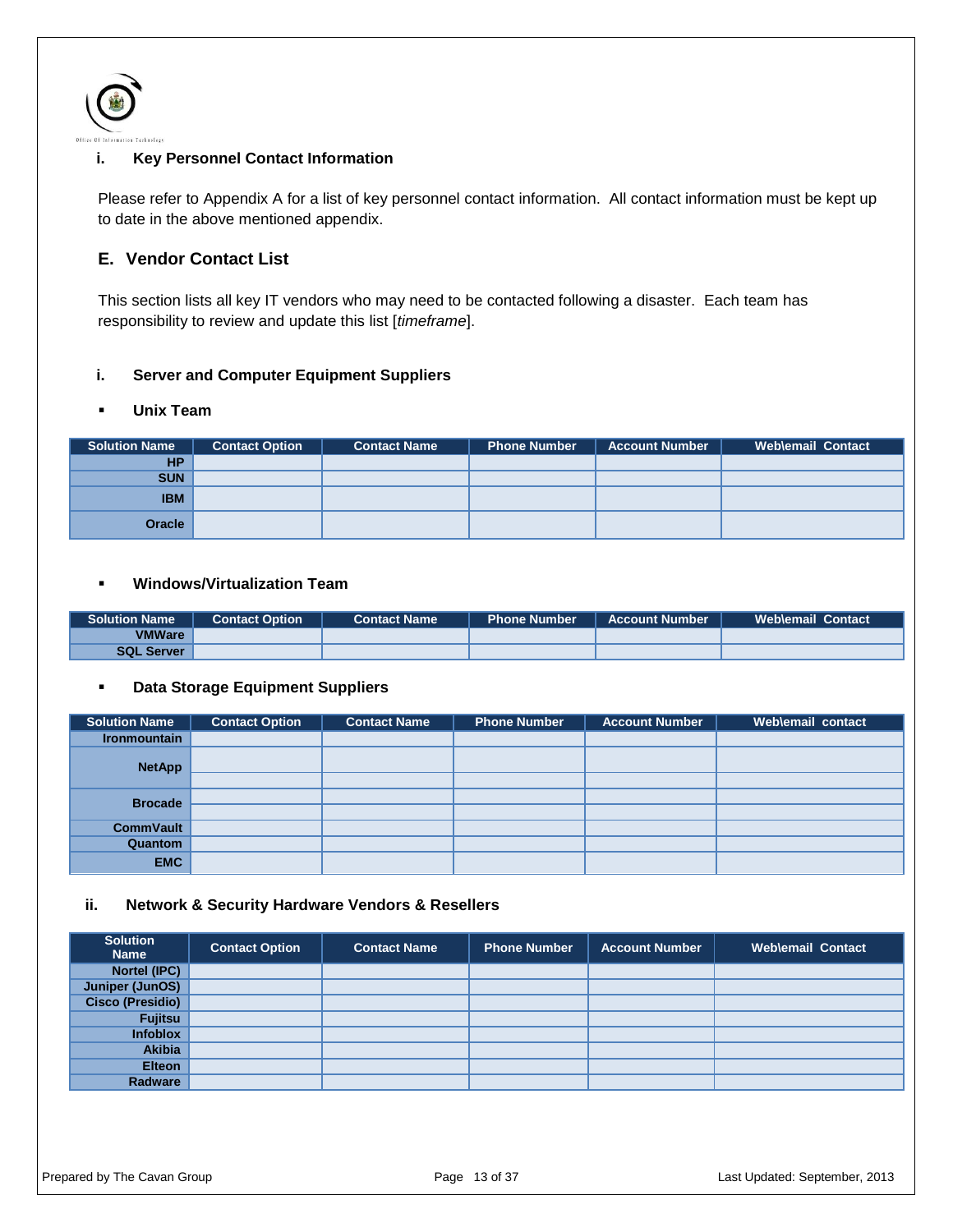

### **iii. Network Carriers**

| Company<br><b>Name</b> | <b>Contact Option</b> | <b>Contact Name</b> | <b>Phone Number</b> | <b>Account</b><br><b>Number</b> | Weblemail Contact |
|------------------------|-----------------------|---------------------|---------------------|---------------------------------|-------------------|
| <b>Verizon</b>         |                       |                     |                     |                                 |                   |
| Oxford                 |                       |                     |                     |                                 |                   |
| Fairpoint              |                       |                     |                     |                                 |                   |

## **iv. Data Center**

#### *Vendors*

| <b>Company Name</b>                      | <b>Primary Support</b><br><b>Number</b> | <b>Secondary Support</b><br><b>Number</b> | <b>Contact Name</b>    | <b>Weblemail Contact</b>   |
|------------------------------------------|-----------------------------------------|-------------------------------------------|------------------------|----------------------------|
| <b>SCS (Structured cabling)</b>          | (207) 458-9190                          |                                           | Dana Saunders          | scsinc@fairpoint.net       |
| <b>MS Electric (Electrical)</b>          | (207) 582- 6223                         | (207) 462-2115                            | <b>Ben Sirois</b>      | ben@mselectricinc.ocm      |
| <b>Southworth Miller</b><br>(Generators) | (207) 883-9586                          | (207) 885-8035                            | Kyle Morgan            | kyle_morgan@miltoncat.com  |
| <b>BGS (Facility)</b>                    | (207) 287-4154                          | $(207)$ 287-4153                          | <b>Gary Lafreniere</b> | Building.control@maine.gov |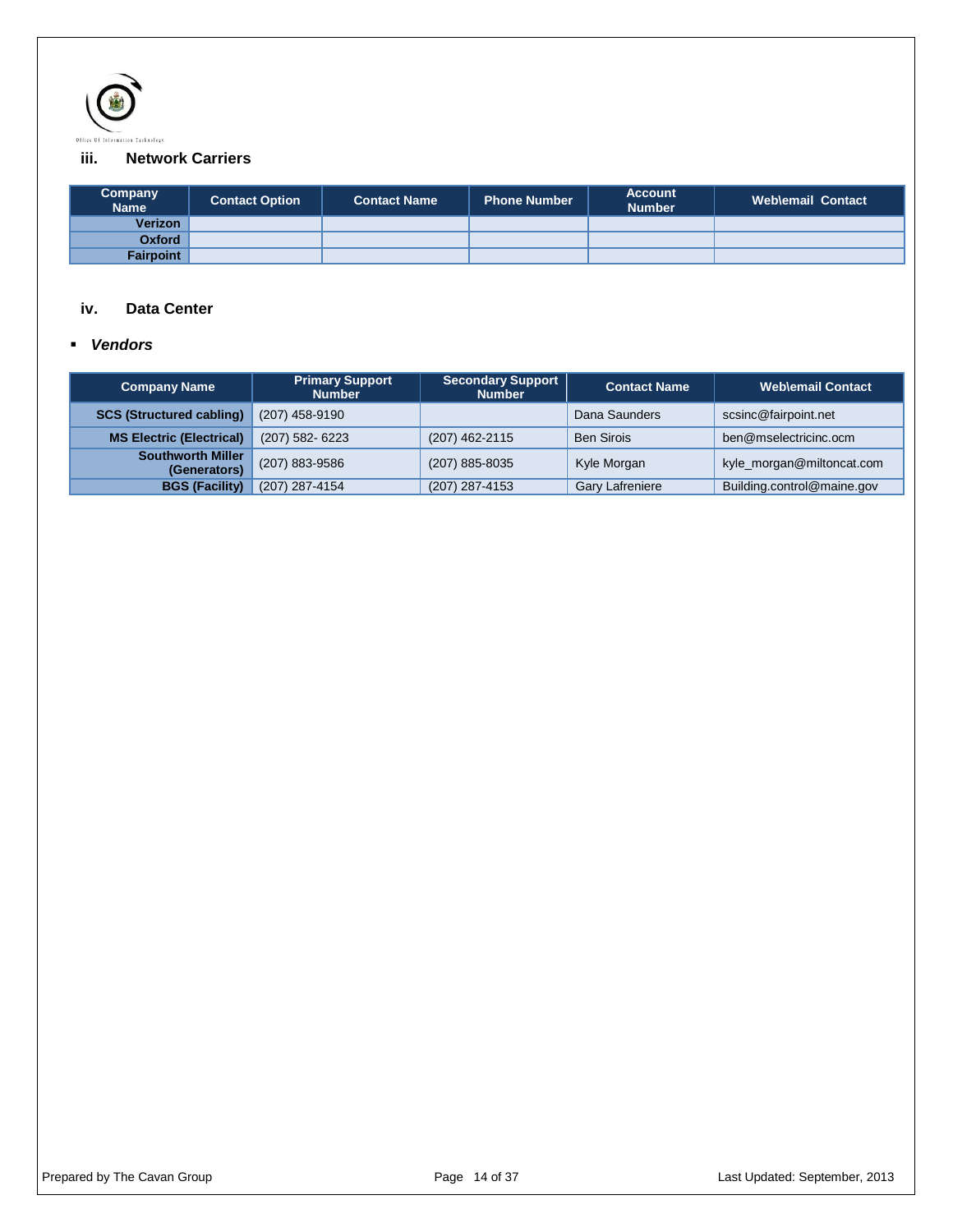

# **v. In-Scope Applications Vendor's Contact Information**

*This section will be completed when executing the DR test for each one of the applications below.*

|                                                               |                         | <b>TIER 1 APPLICATIONS</b>                                                                 |                    | <b>Contact Name</b> |                       |
|---------------------------------------------------------------|-------------------------|--------------------------------------------------------------------------------------------|--------------------|---------------------|-----------------------|
| Agency/Group                                                  | Dept.                   | <b>Application System</b>                                                                  | <b>Vendor Name</b> |                     | <b>Support Number</b> |
|                                                               | <b>DOC</b>              | Corrections Information System (CORIS) (hosted at Corrections data center)                 |                    |                     |                       |
| <b>Public Safety</b>                                          |                         | Criminal History Records Information System (CHRIS)                                        |                    |                     |                       |
|                                                               |                         | Computer Aided Dispatch (CAD)                                                              |                    |                     |                       |
|                                                               | <b>DPS</b>              | Sex Offender Registry                                                                      |                    |                     |                       |
|                                                               |                         | Crash Reporting System (CRS)                                                               |                    |                     |                       |
|                                                               |                         | <b>NetMotion</b>                                                                           |                    |                     |                       |
|                                                               | <b>DOT</b>              | DOT systems - road repairs (hosted at DOT data center)                                     |                    |                     |                       |
|                                                               |                         | IMMPACT2 - Maine CDC Systems                                                               |                    |                     |                       |
| <b>Public Health</b>                                          | <b>DHHS</b>             | Child Welfare Case Worker Database                                                         |                    |                     |                       |
|                                                               | <b>DEP</b>              | Environmental Facility Information System (EFIS) and other DEP systems                     |                    |                     |                       |
|                                                               | <b>DAFS</b>             | Advantage - central accounting system (externally hosted)                                  |                    |                     |                       |
|                                                               |                         | Automated Client Eligibility System (ACES) - screening for MaineCare, Food<br>Stamps, etc. |                    |                     |                       |
|                                                               |                         | * Medicaid Payments (Molina) (externally hosted)                                           |                    |                     |                       |
| <b>Financial Services to</b><br><b>Citizens</b>               | <b>DHHS</b>             | <b>DHHS DataHub</b>                                                                        |                    |                     |                       |
|                                                               |                         | Child Support Enforcement for Maine (CSEME)                                                |                    |                     |                       |
|                                                               |                         | Women, Infants & Children (WIC) subsidies                                                  |                    |                     |                       |
|                                                               | <b>DOL</b>              | Unemployment Insurance (UIPROD)                                                            |                    |                     |                       |
|                                                               | <b>DOL</b>              | Benefits - unemployment compensation                                                       |                    |                     |                       |
|                                                               | <b>DOL</b>              | DOL Interactive Voice Response (IVR)                                                       |                    |                     |                       |
| <b>Financial Services to</b><br><b>Providers and Internal</b> | <b>DAFS</b>             | Advantage - central accounting system (externally hosted) - also listed above              |                    |                     |                       |
| <b>Financial Management</b>                                   | <b>DAFS</b>             | Budget and Financial Management System (BFMS)                                              |                    |                     |                       |
|                                                               |                         | Maine Revenue IntegratedTax System (MERITS)                                                |                    |                     |                       |
|                                                               | <b>MRS</b>              | On-line Tax Filing (I-File and E-File)                                                     |                    |                     |                       |
| <b>Revenue Generating</b>                                     | <b>MRS</b>              | Tax and Revenue Image Processing System (TRIPS)                                            |                    |                     |                       |
|                                                               | <b>MRS</b>              | MRS Interactive Voice Response (IVR)                                                       |                    |                     |                       |
|                                                               | IF&W                    | Maine Online Sportsman Enterprise System (MOSES) - hunting and fishing<br>Licenses         |                    |                     |                       |
|                                                               | <b>DECD</b>             | Business One-Stop (web-based) - Governor's focus                                           |                    |                     |                       |
| <b>Regulatory</b>                                             | ACF, IFW,<br><b>DMR</b> | Natural Resources Agencies - key systems for them                                          |                    |                     |                       |
|                                                               | <b>DOE</b>              | Infinite Campus (externally hosted)                                                        |                    |                     |                       |
| Other                                                         | <b>DOE</b>              | Maine Education Data Mangement Systems (MEDMS) - financial tracking                        |                    |                     |                       |
|                                                               | <b>PFR</b>              | Agency License Management System (ALMS)                                                    |                    |                     |                       |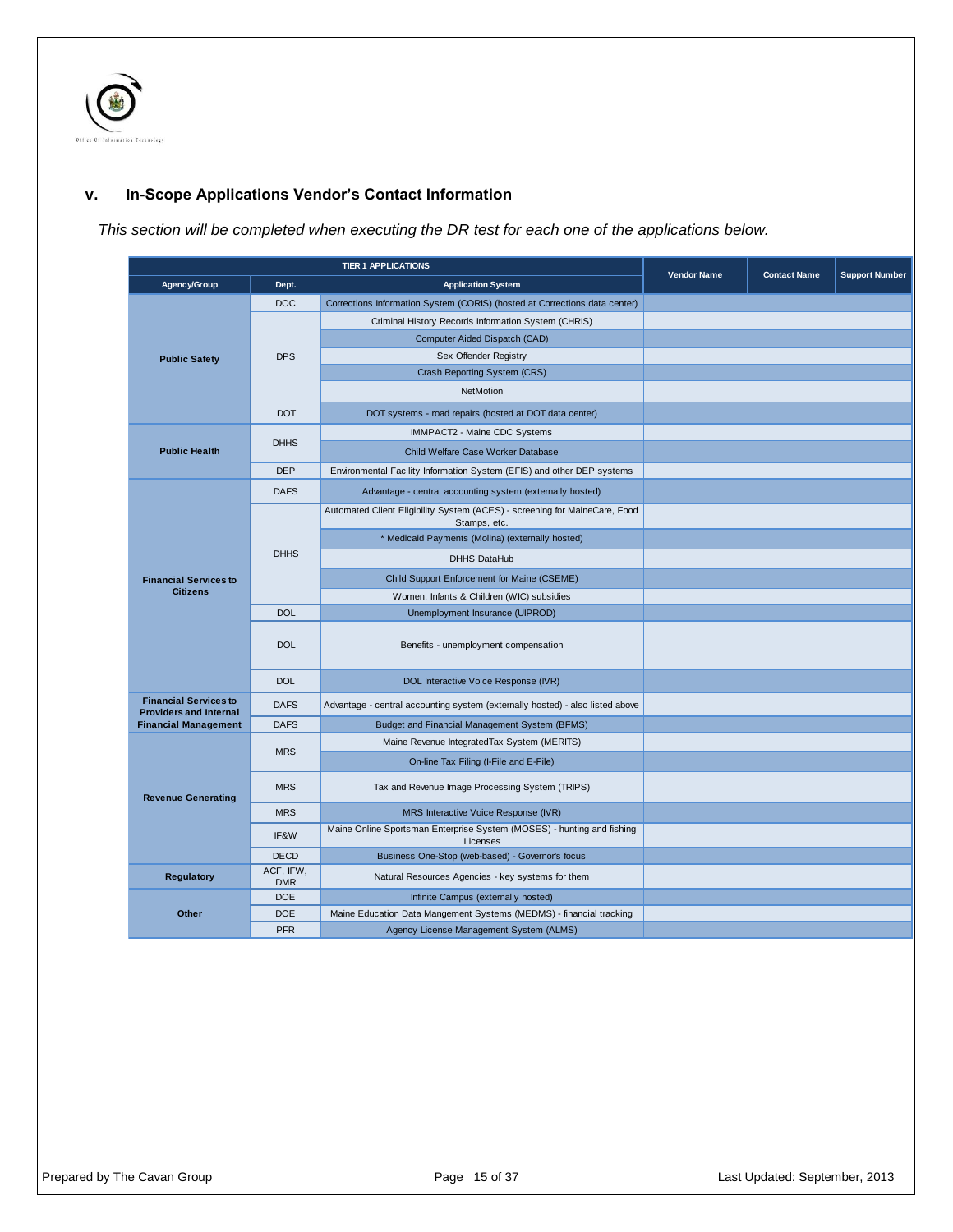

# <span id="page-15-1"></span><span id="page-15-0"></span>**IV. STATE OF MAINE - FACILITIES**

## **A. Sewall DC - Production Site**

| Location                     | 28 Sewall Street, Augusta, ME                                                       |  |
|------------------------------|-------------------------------------------------------------------------------------|--|
| Key contact person           | Jon Richard                                                                         |  |
| <b>Contact info</b>          | Jon.Richard@maine.gov                                                               |  |
| <b>Alternative contact 1</b> | <b>Bill Hart</b>                                                                    |  |
| <b>Contact info</b>          | Bill.Hart@maine.gov                                                                 |  |
| <b>Alternative contact 2</b> | Roger Gagnon                                                                        |  |
| <b>Contact info</b>          | Roger.Gagnon@maine.gov                                                              |  |
| <b>BGS Security</b>          | Building Control main #: 207 287 4154<br>Bill Black, Bill.Black@maine.gov, 287-6502 |  |

## **i. Operational Considerations**

Only employees and vendors with appropriate access privileges are allowed into the building. State of Maine will continue relying on the same policies currently in place during a disaster.

## **ii. Assembly Points**

Where the premises need to be evacuated, the DRP invocation plan identifies two assembly points:

- $\blacksquare$  Primary t.b.d.
- Alternate t.b.d.

## <span id="page-15-2"></span>**B. CMCC DC – Production/ DR Site**

| <b>Location</b>              | 45 Commerce Drive, Augusta ME, 04330 |  |
|------------------------------|--------------------------------------|--|
| Key contact person           | Jon Richard                          |  |
| <b>Contact info</b>          | Jon.Richard@maine.gov                |  |
| <b>Alternative contact 1</b> | <b>Bill Hart</b>                     |  |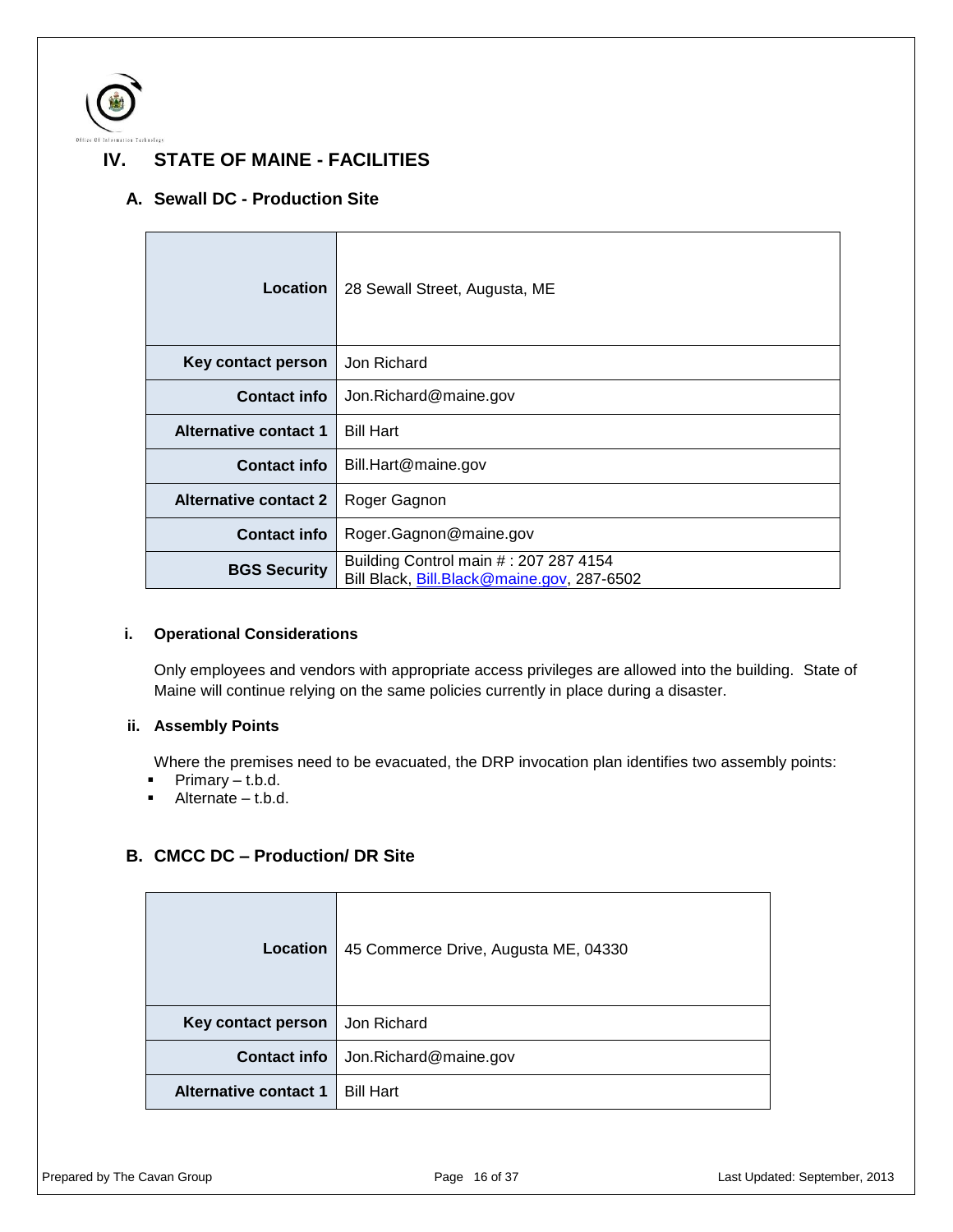

|                                      | <b>Contact info</b>   Bill.Hart@maine.gov                                           |  |
|--------------------------------------|-------------------------------------------------------------------------------------|--|
| Alternative contact 2   Roger Gagnon |                                                                                     |  |
|                                      | <b>Contact info</b>   Roger.Gagnon@maine.gov                                        |  |
| <b>BGS Security</b>                  | Building Control main #: 207 287 4154<br>Bill Black, Bill.Black@maine.gov, 287-6502 |  |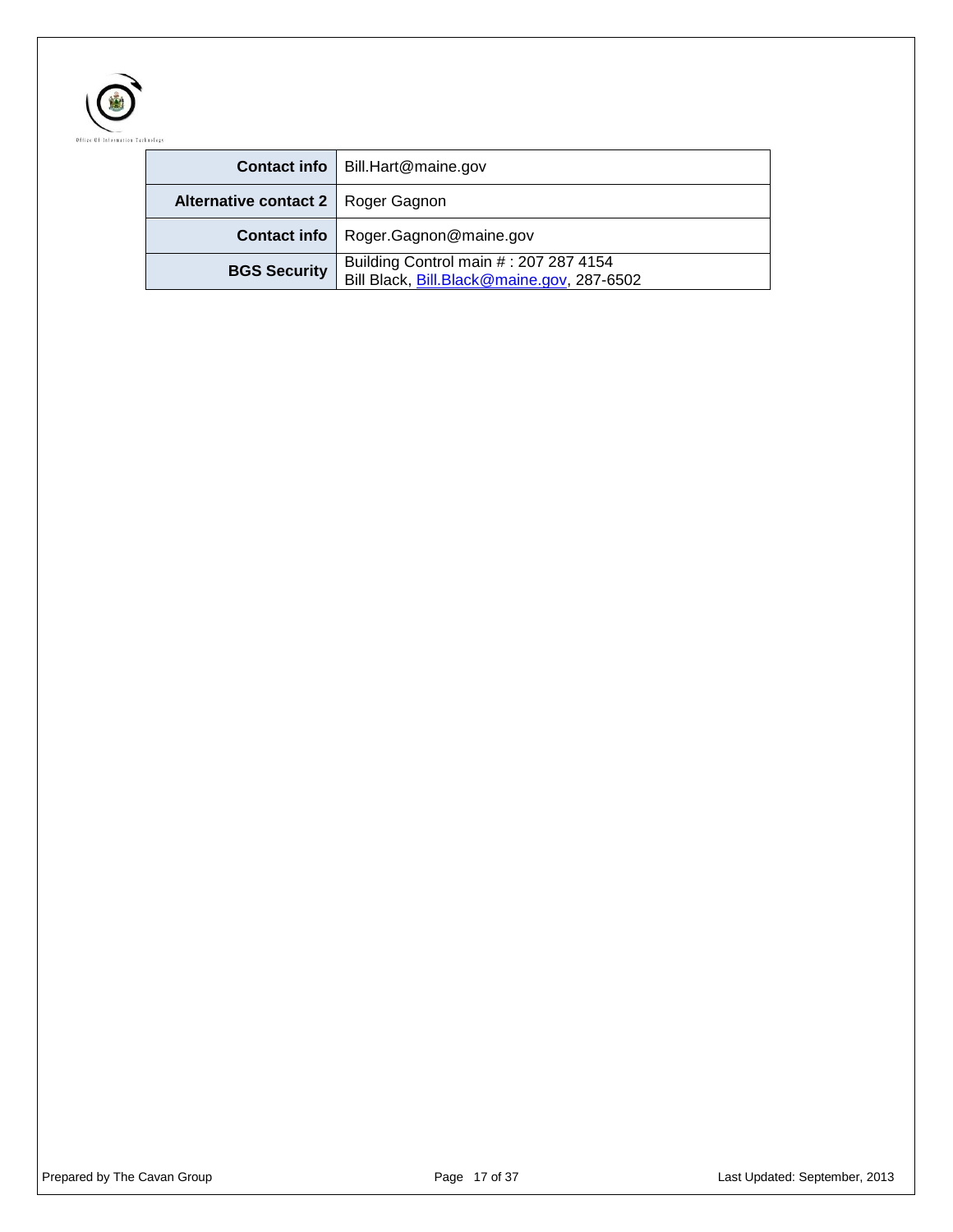

# <span id="page-17-0"></span>**V. COMMUNICATION DURING A DISASTER**

<span id="page-17-1"></span>Procedures have been established to ensure that in the event of a disaster or crisis, personnel will have a clear understanding of who should be contacted and that communications can be quickly established.

## **A. Communication within OIT**

While managers will serve as the focal points for their own departments, assigned resources will be responsible for contacting all resources in their call list to discuss the disaster level and plan for any immediate measures. Members of the management team must make sure to keep a hard copy of the names and contact numbers of each employee in their departments.

The Technology Business Consultants (TBC) are the communications liaisons to the State agencies. An overview of the TBCs can be found in Appendix A.

### **i. Conference Bridge**

A conference bridge number bellow will be reserved specifically for the disaster in order to have conference calls with employees, key contacts and vendors to evaluate disaster damage and to make recovery decisions.

| DR Bridge Number | <b>Conference ID</b> | <b>Host Code</b> |
|------------------|----------------------|------------------|
| 877-455-0244     | 244239863#           | *7016            |

### **ii. Text Messaging**

Resources are encouraged to use text messaging as a primary means of communication during a disaster.

#### **iii. Notification**

The Helpdesk will update the OIT Customer Support Status page at: [http://inet.state.me.us/oit/customer\\_service/dailystatus/index.html](http://inet.state.me.us/oit/customer_service/dailystatus/index.html)

Notices should cover:

- What is the Major Incident or Disaster (plain English, from a user perspective)
- What is the impact on agency, operations or citizen services
- What actions will be taken
- When is the service expected to be restored

During a disaster the updates should be every 2 hours.

#### **iv. Backup Staff**

If a manager or staff member designated to contact other staff members is unavailable, s/he is advised to call the second person on call.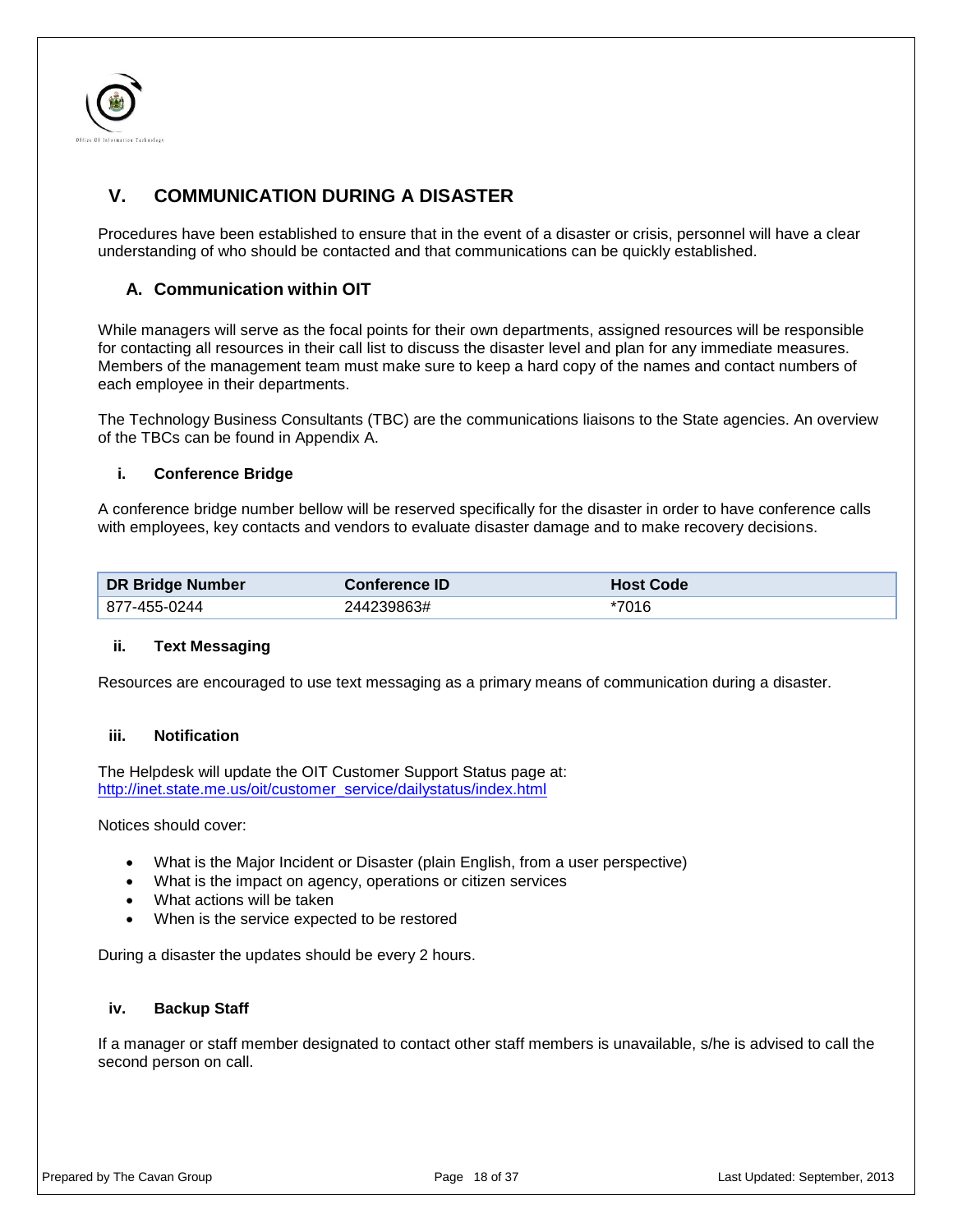

# **B. Communication outside OIT**

Generally, the following key groups will be notified about a Major Incident or Disaster, as soon as possible after awareness of the disaster. The communication will be handled by the CIO or CTO.

- Commissioner and Deputy Commissioner of the Department of Administrative and Financial Services (DAFS)
- Selected State Agency Commissioners and key agency contacts
- Governor's Office (for every Disaster and selective for Major Incidents)
- Press release through the Governor's Office (if impacting citizen services on a long-term basis)

## <span id="page-18-0"></span>**C. Communication with Vendors**

Vendors will be informed of the disasters on a per need basis.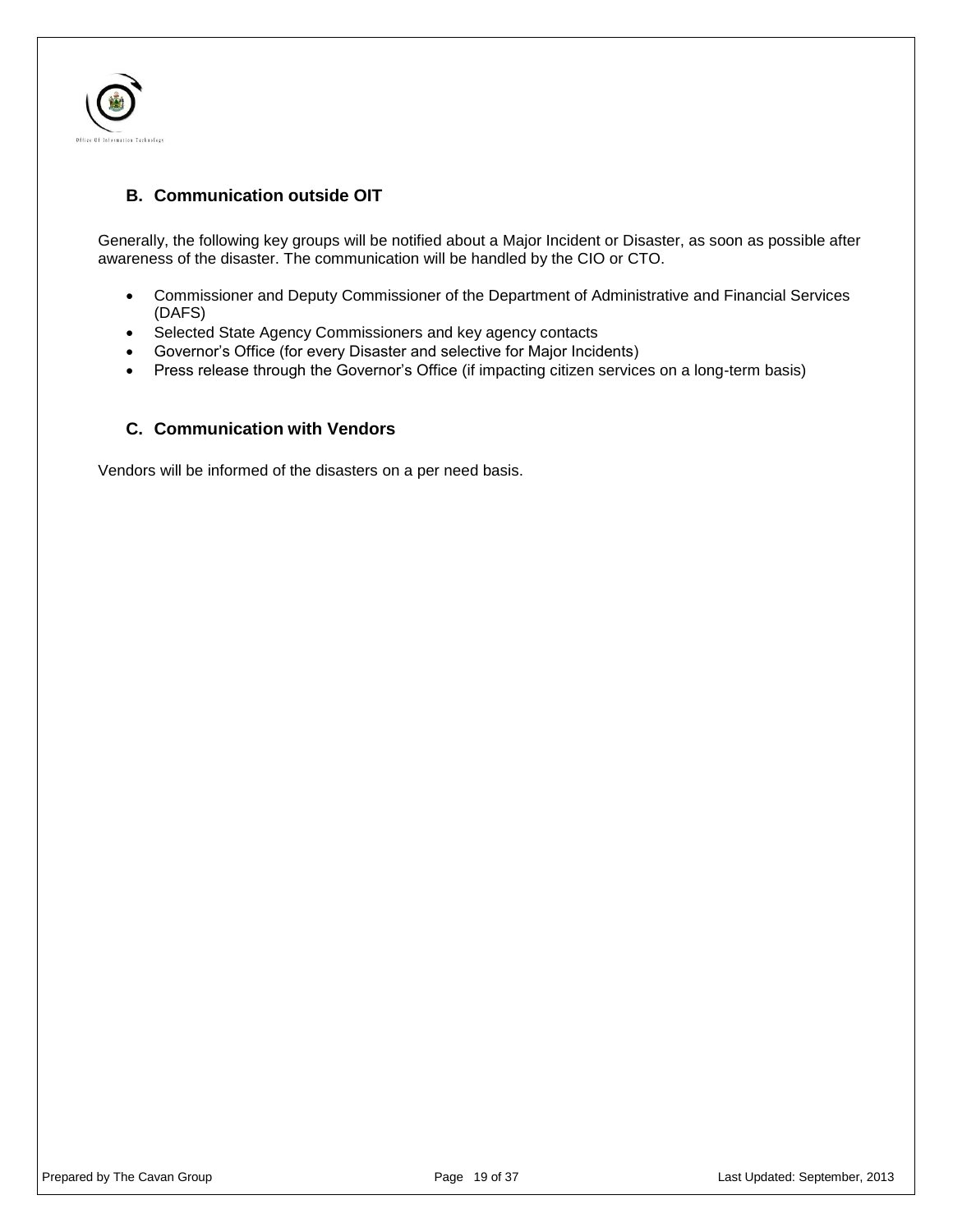

# <span id="page-19-1"></span><span id="page-19-0"></span>**VI. DEALING WITH A DISASTER**

## **A. Overall Workflow**

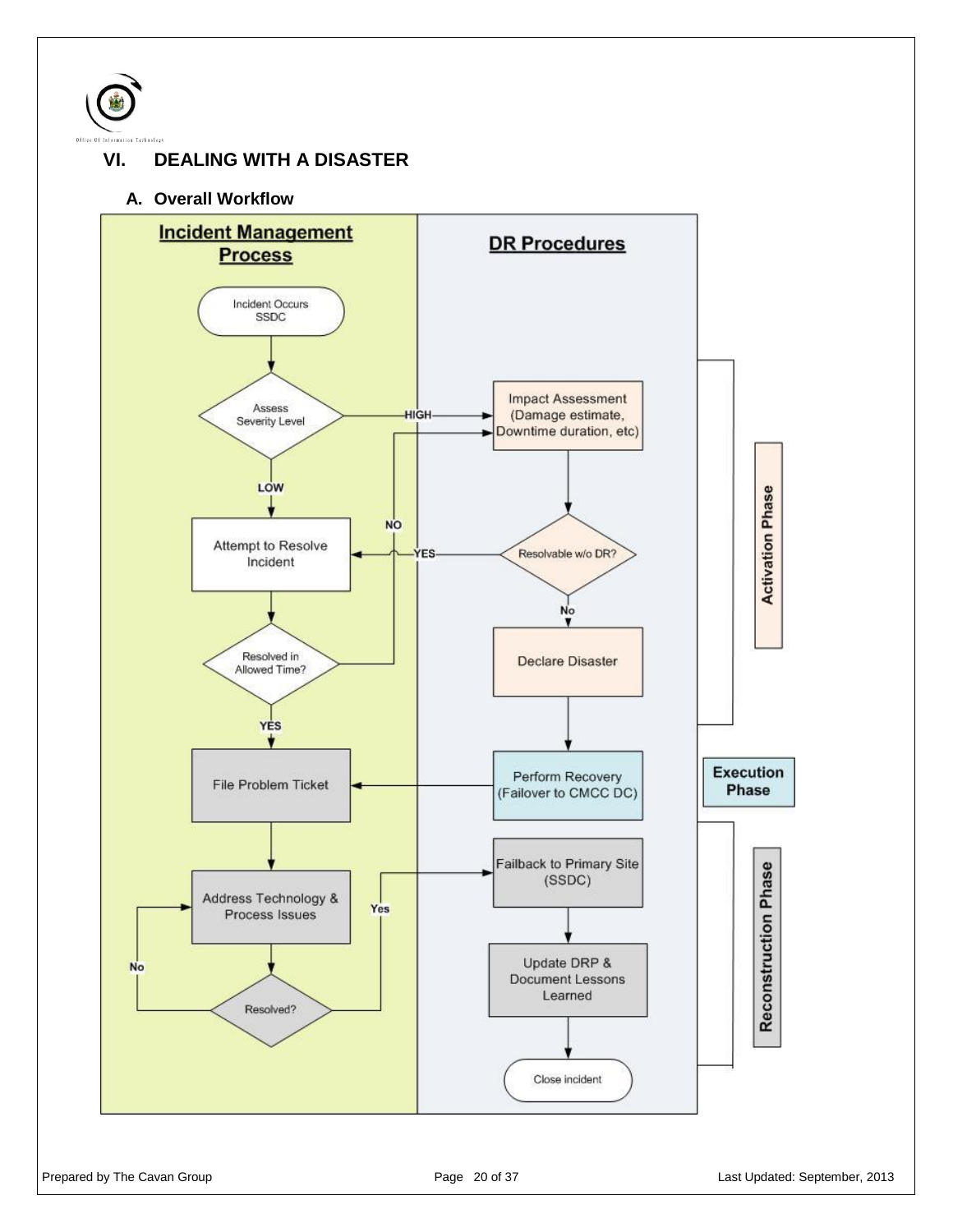

# <span id="page-20-0"></span>**VII. DISASTER ACTIVATION PHASE**

## <span id="page-20-1"></span>**A. Disaster Identification**

Many potential disruptive threats could occur at any time and could affect State of Maine's normal business operations. A wide range of potential threats taking place at either the SSDC or CMCC data centers that would lead to the activation of this DRP are:

- **Total loss of all communications**
- **Total loss of power**
- Flooding of the premises
- **Loss of the building**
- **Environment Disaster**
- **•** Organized and / or Deliberate Disruption
- **Equipment or System Failure**
- **Serious Information Security Incident**
- Other events that could cause the building to be uninhabitable.

## <span id="page-20-2"></span>**B. Severity Level Assessment**

Each potential environmental disaster or emergency situation has been considered. The table below presents a breakdown of each one of the disasters, its probability rate as well as the level of business disruption which could arise from each disaster. The impact rating represents the disruption level and therefore severity level.

The severity level of each one of the disasters has been assessed as follow:

*Note: To be assed with the State of Maine Security Team*

| <b>Potential Disaster</b>                               | <b>Probability</b><br>Rating | <b>Impact Rating</b> | <b>Brief Description Of Potential</b><br><b>Consequences &amp; Remedial Actions</b> |
|---------------------------------------------------------|------------------------------|----------------------|-------------------------------------------------------------------------------------|
| <b>Flood</b>                                            | 2                            | $\mathbf{2}$         |                                                                                     |
| <b>Fire</b>                                             | 3                            |                      |                                                                                     |
| <b>Tornado</b>                                          | 5                            |                      |                                                                                     |
| <b>Organized and/or Deliberate</b><br><b>Disruption</b> | 3                            | 2                    |                                                                                     |
| Data center infrastructure<br>failure                   | $\overline{4}$               | 2                    |                                                                                     |
| Network Infrastructure Failure                          | $\mathcal{P}$                | 2                    |                                                                                     |

Probability: 1=Very High, 5=Very Low Impact: 1=Total destruction, 5=Minor annoyance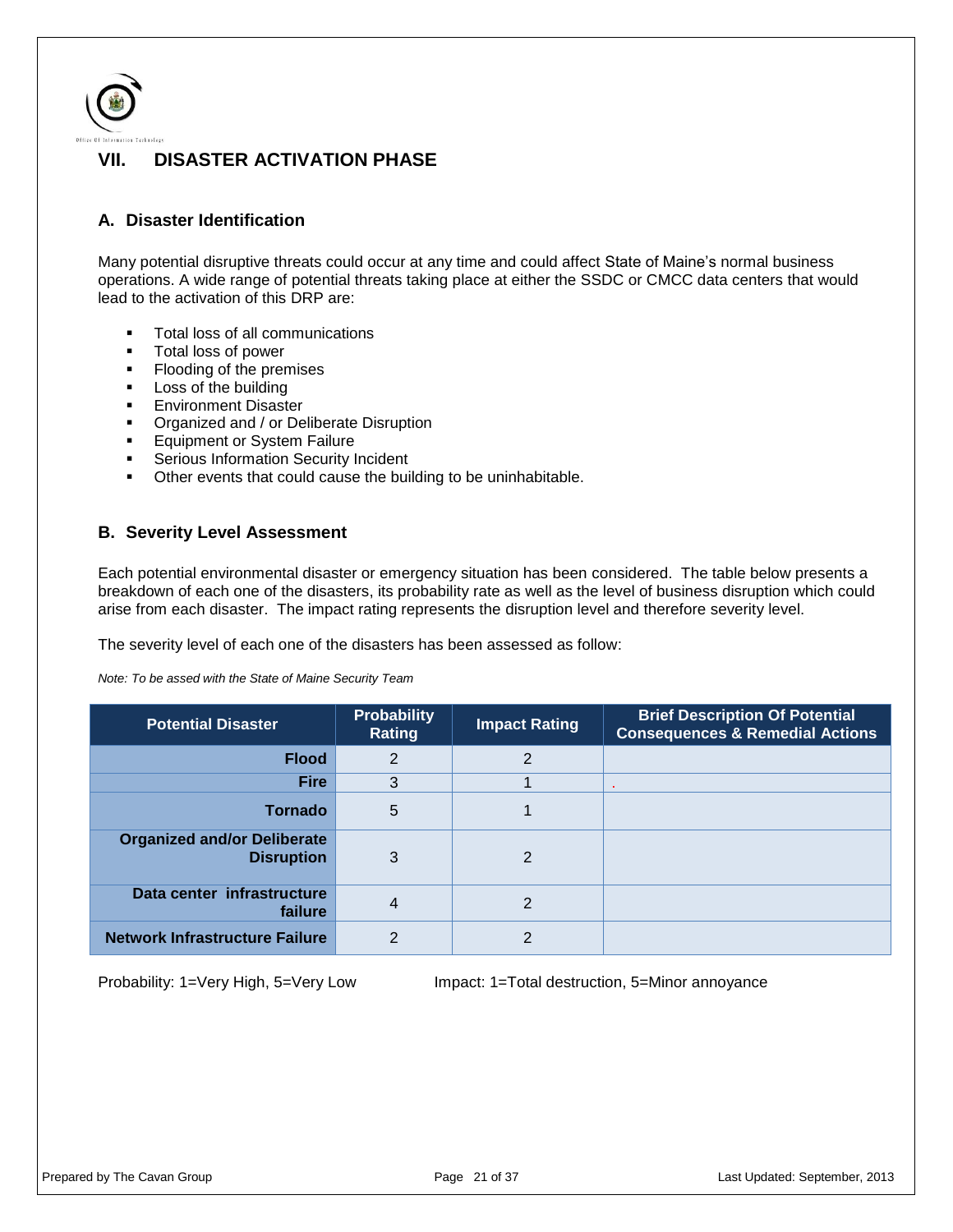

# <span id="page-21-0"></span>**C. Disaster Impact Assessment**

The following describes damage assessment procedures for the different Disaster Recovery Teams.

These procedures will help measure the damage level and predict the time of system outage.

## **i. Data Center Team Equipment**

| #                       |                                   | <b>Equipment</b>                   | <b>Condition</b> | <b>Salvage</b> | <b>Comments</b> |
|-------------------------|-----------------------------------|------------------------------------|------------------|----------------|-----------------|
| 1                       |                                   | <b>Interior</b>                    |                  |                |                 |
| $\mathbf 2$             | Building                          | <b>Exterior</b>                    |                  |                |                 |
| $\mathbf{3}$            |                                   | <b>Flooring</b>                    |                  |                |                 |
| $\overline{\mathbf{4}}$ |                                   | Lighting                           |                  |                |                 |
| $5\phantom{.0}$         |                                   | <b>UPS</b>                         |                  |                |                 |
| $\bf 6$                 |                                   | <b>Power panel breakers</b>        |                  |                |                 |
| $\overline{7}$          | Electrical<br>Systems             | <b>Automatic transfer switches</b> |                  |                |                 |
| 8                       |                                   | <b>Generator</b>                   |                  |                |                 |
| 9                       |                                   | <b>Power distribution Unit</b>     |                  |                |                 |
| 10                      |                                   | <b>Air Handler</b>                 |                  |                |                 |
| 11                      | <b>HVAC</b><br>System             | <b>Glycol piping</b>               |                  |                |                 |
| 12                      |                                   | <b>Glycol pumps</b>                |                  |                |                 |
| 13                      |                                   | <b>Dry coolers</b>                 |                  |                |                 |
| 14                      |                                   | <b>Sprinkler</b>                   |                  |                |                 |
| 15                      | <b>Systems</b><br>Control<br>Fire | <b>Local and remote alarms</b>     |                  |                |                 |
| 16                      |                                   | <b>Fire extinguishers</b>          |                  |                |                 |
| 17                      |                                   | <b>Telephone Service</b>           |                  |                |                 |
| 18                      | Other                             |                                    |                  |                |                 |
| 19                      |                                   |                                    |                  |                |                 |

## **ii. Platform Team**

| #                       | <b>Equipment</b>    | <b>Condition</b> | <b>Salvage</b> | <b>Comments</b> |
|-------------------------|---------------------|------------------|----------------|-----------------|
|                         | <b>Servers</b>      |                  |                |                 |
| $\overline{2}$          | <b>Storage</b>      |                  |                |                 |
| $\mathbf{3}$            | <b>Tape Library</b> |                  |                |                 |
| $\overline{\mathbf{4}}$ | <b>Appliances</b>   |                  |                |                 |
| 5                       | <b>Other</b>        |                  |                |                 |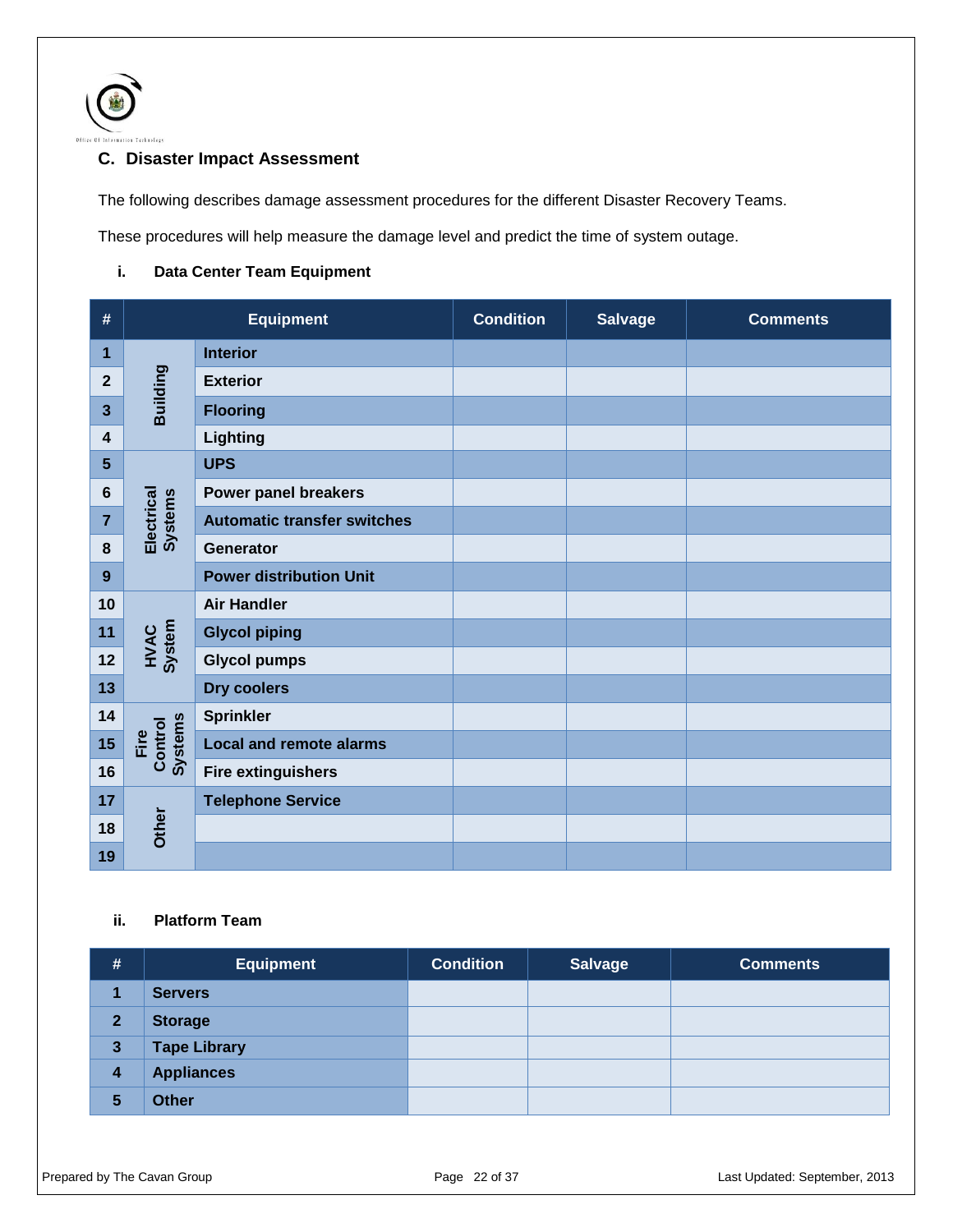

## **iii. Network Team**

| #                       | <b>Equipment</b>                | <b>Condition</b> | <b>Salvage</b> | <b>Comments</b> |
|-------------------------|---------------------------------|------------------|----------------|-----------------|
| 1                       | <b>Communication circuits</b>   |                  |                |                 |
| $\overline{2}$          | <b>Firewalls/Load balancers</b> |                  |                |                 |
| 3                       | <b>Routers</b>                  |                  |                |                 |
| $\overline{\mathbf{4}}$ | <b>Switches</b>                 |                  |                |                 |
| $5\phantom{.}$          | <b>Critical system products</b> |                  |                |                 |
| $6\phantom{a}$          | <b>Appliances</b>               |                  |                |                 |
| $\overline{7}$          | <b>Telephone Service</b>        |                  |                |                 |
| 8                       | <b>Other</b>                    |                  |                |                 |

# <span id="page-22-0"></span>**D. Emergency Alert, Escalation and DRP Activation**

After a complete severity and damage assessment, the Disaster REMT will either activate the DRP or report an incident management process. In case of an incident management process, the team will follow the already defined processes to address the specific incident. In case of disaster invocation, all recovery teams will be activated. The DRT will decide the extent to which the DRP must be invoked.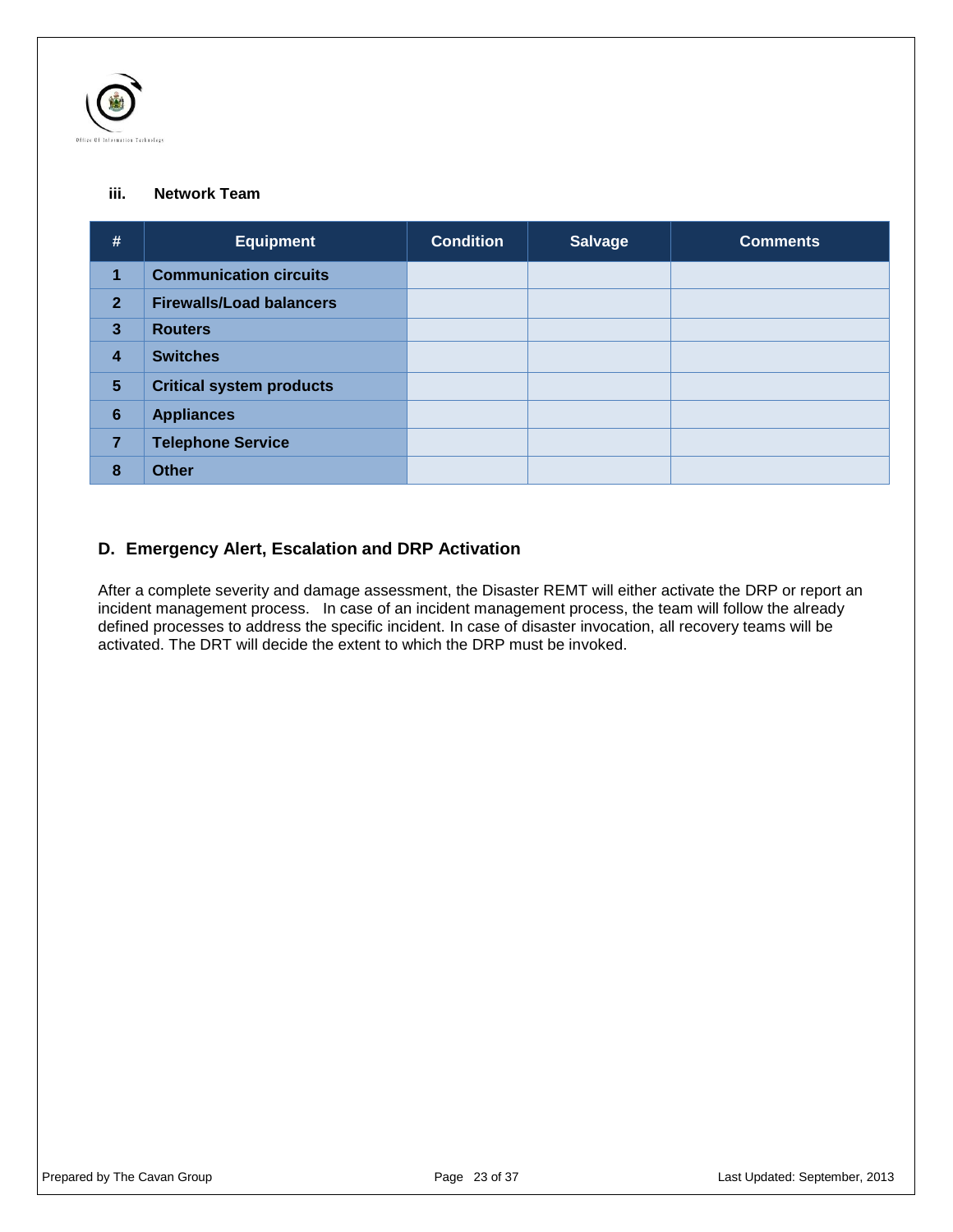

# <span id="page-23-0"></span>**VIII. DISASTER EXECUTION PHASE**

# <span id="page-23-1"></span>**A. Disaster Recovery Process Flow**

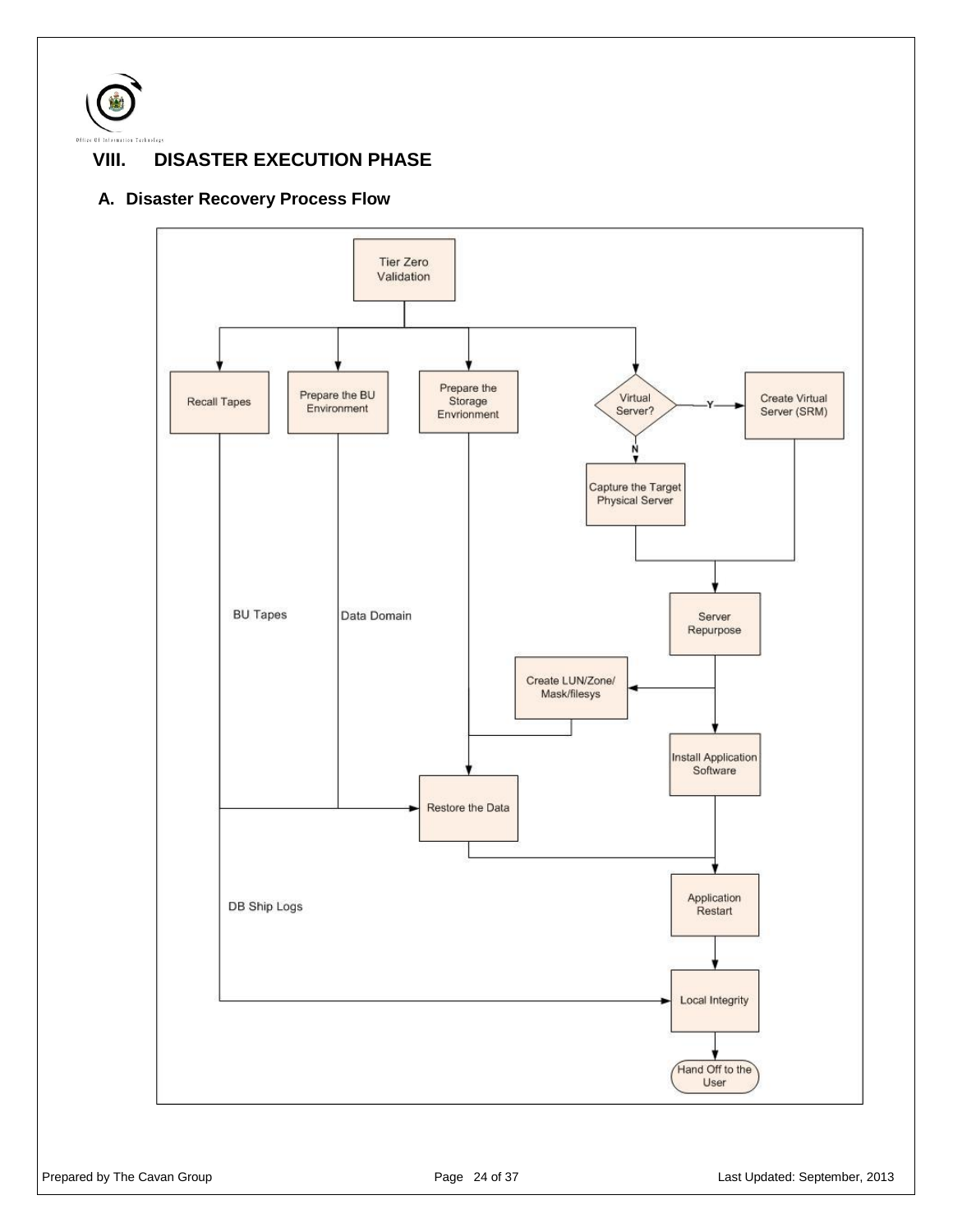

## <span id="page-24-0"></span>**B. Tier 0 Validation – Disaster Procedure**

Tier Zero contains the necessary baseline infrastructure to support any recovery effort. The availability of Tier Zero should be validated before any recovery effort. Because the validation of Tier Zero is one time effort, the validation process is maintained in a separate document titled "SoM Guide to the MSDC".

#### **i. Key Procedural Information**

Before servers and applications can be recovered after a disaster, a member of the operations team must validate that all components of Tier Zero are up and running by following the Disaster Procedure.

| Storage:                             | <b>Validation/Availability Test</b>                 |
|--------------------------------------|-----------------------------------------------------|
| SAN                                  | Connect through SAN storage utility software        |
|                                      | Connect through SAN storage utility software        |
| WAN:                                 |                                                     |
| NOC Software and server              | Login and map network nodes                         |
| Firewall                             | Successful trial logins                             |
| <b>Switches &amp; Routers</b>        | Successful ping test                                |
| <b>ISP</b>                           | Ping alternate site server                          |
|                                      | Log in from remote host                             |
| Data Recovery:                       |                                                     |
| NetBackup sw, server, catalog        | Run a test restore                                  |
| Tape libraries and drives            | Backup Application device configuration is          |
|                                      | successful                                          |
| <b>Operations:</b>                   |                                                     |
| <b>Active Directory</b>              | Network login test                                  |
| Password Portal                      | Service account passwords are provided              |
| Domain Name Service                  | Ping test                                           |
| <b>Load Balancer Configurations</b>  | Login to LB and verify virtual IPs and health check |
|                                      | status of real servers and Apps                     |
|                                      |                                                     |
| Job Scheduler (Autosys)              | Autosys services are enabled                        |
| Virtualization environment           | Connect to vSphere interface                        |
| <b>Repository:</b>                   |                                                     |
| Key Management Environment (Quantum) | Access Key Manager software to validate key sets    |
| DR Plans and documentation           | Login and locate directories                        |
| Software license keys                |                                                     |
| Re-start scripts                     |                                                     |
| Re-sync scripts                      |                                                     |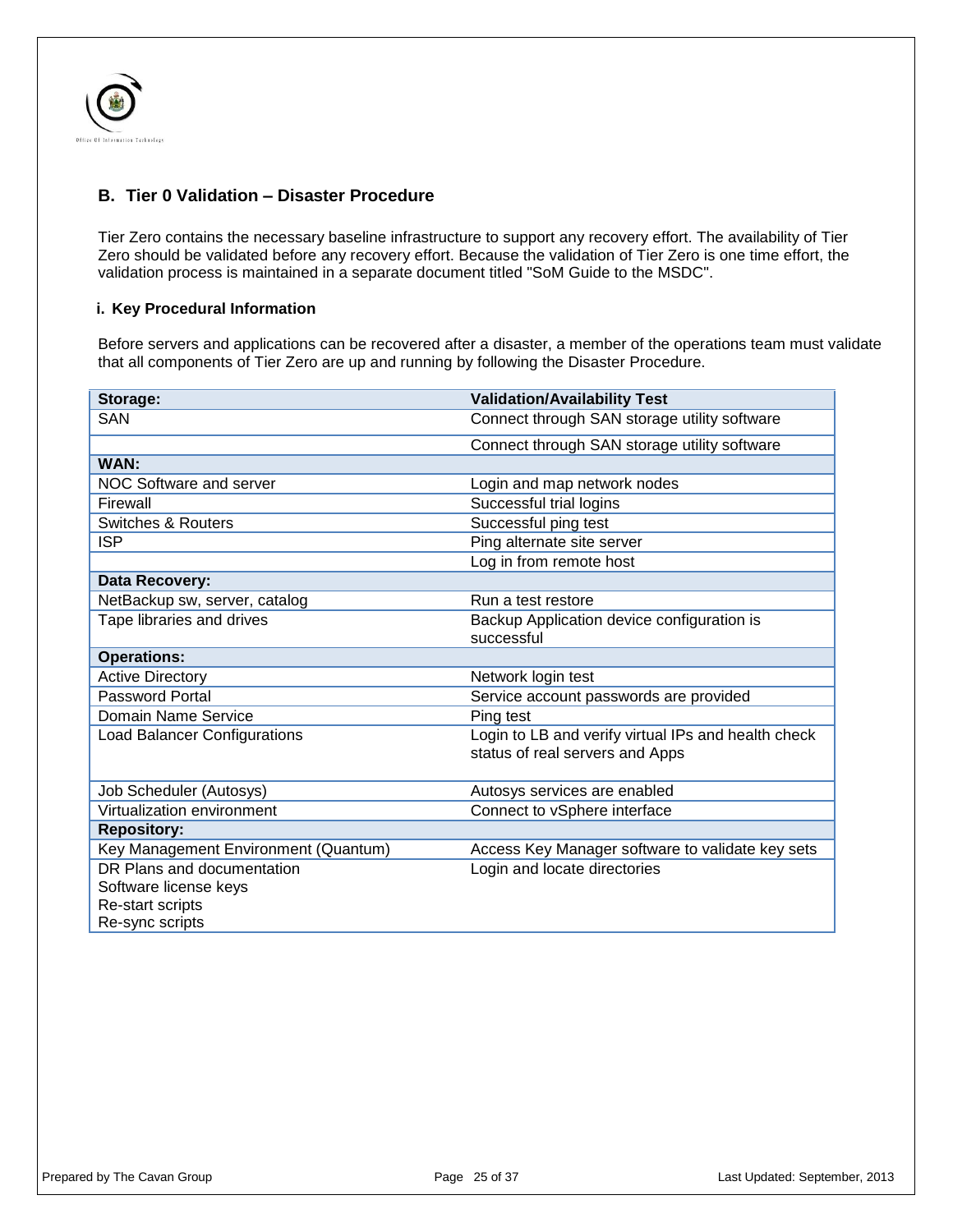

## <span id="page-25-0"></span>**C. Tape Recovery**

Tapes needed for data recovery are stored at the Iron Mountain storage facility located in xxxx, ME. Once the BU Catalog has been recovered, relevant tapes can then be identified and ordered by phone from the offsite facility by following:

**SOP Number:** Data Center Operations PS042 **SOP Name:** Retrieving Media from Off-Site

### **i. Task Description Summary**

When a file(s) need to be restored after a disaster, a member of the Storage team will request the tape(s) to be retrieved from off-site.

#### **ii. Key Procedural Information**

A VOLSER number for the requested tapes and an IM SecureSync user ID is required. Use the [https://www3.securesync.com](https://www3.securesync.com/) website.

- Production tapes are in account
- Non production tapes are in account

#### **iii. Disaster Procedure**

*Emergency Tape Retrievals* (Urgent/Rush 2-hour)

- 1. A member of the Storage Team will request a tape to be called back from off-site storage within two-hours. He/she should provide you with the completed request form containing:
	- a. The VOLSER number on the tape
	- b. The approximate date of the data on the tape
	- c. The request form found in the Forms folder in the network OPER folder. *Note: An emergency request may come in overnight via email or phone call to the Data Center. If it is by phone, ask the person to please send a follow up email with the appropriate form filled out.*
- 2. Call the Iron Mountain Customer Service number 781-273-9500 and order a two-hour delivery of the requested tapes. If a tape needs to go to a different location than what is established for that particular account, mention this as part of the request (ex. A production tape that needs to go to the non-production Data Center).
- 3. When the tape arrives, notify the Storage Team member who requested this retrieval.
- 4. When the tape is ready to be returned to off-site storage, follow SOP P041, but use the same information from the original deposit slip. The Storage Team member does not need to submit another request form.

### **iv. Emergency Tape Retrieval - Resources**

Name of resources who can request emergency tape retrievals:

| <b>Contact Person</b> | <b>Contact Information</b> |
|-----------------------|----------------------------|
|                       | (Refer to Appendix A)      |
|                       | (Refer to Appendix A)      |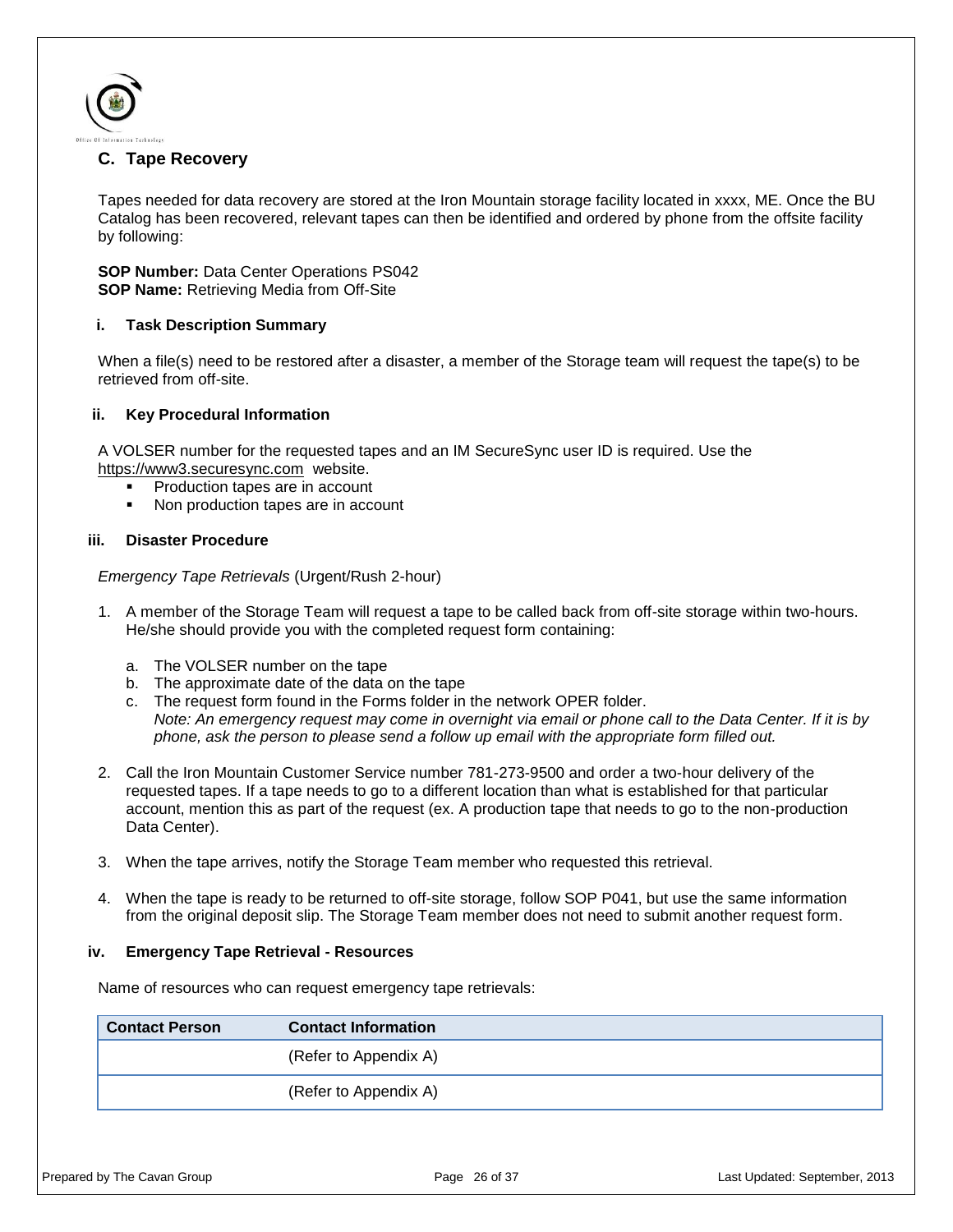

| (Refer to Appendix A) |  |
|-----------------------|--|
| (Refer to Appendix A) |  |
| (Refer to Appendix A) |  |
| (Refer to Appendix A) |  |

# **v. Tape Recovery Site Information**

| <b>Company Name</b> | <b>Address</b> | <b>Contact Name</b> | <b>Phone Number</b> |
|---------------------|----------------|---------------------|---------------------|
| Iron Mountain       |                |                     |                     |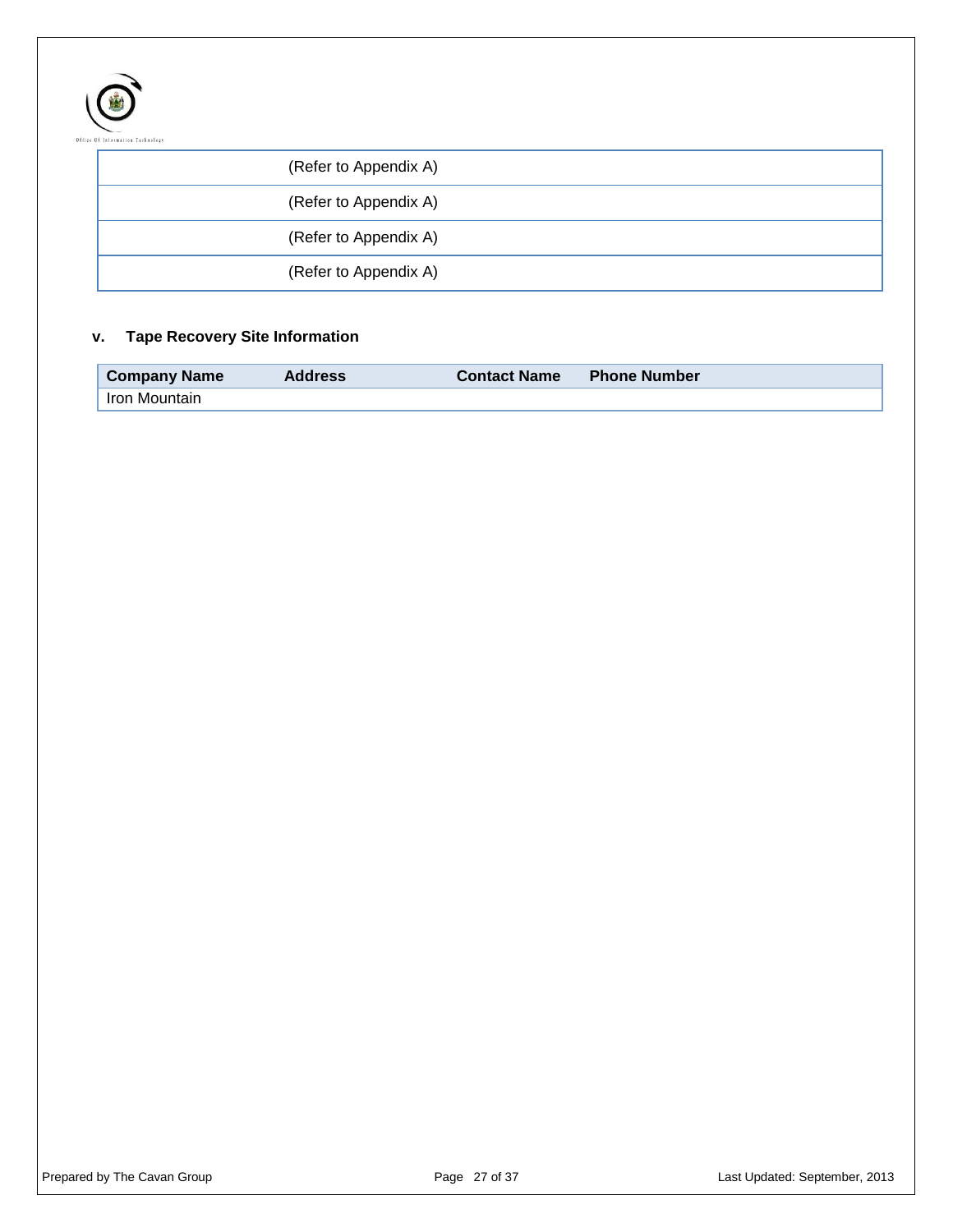

# <span id="page-27-0"></span>**D. Data Storage & Backup Strategy**

This table documents the backup strategy for each one of the Tier 1 applications. Applications which are fully mirrored at a second site make the recovery instantaneous by switching from the live site to the backup site.

| <b>TIER 1 APPLICATIONS</b>                                    |                                    |                                                                                            | Location | <b>Backup Strategy</b> | <b>Replication</b> |
|---------------------------------------------------------------|------------------------------------|--------------------------------------------------------------------------------------------|----------|------------------------|--------------------|
| Agency/Group                                                  | Dept.<br><b>Application System</b> |                                                                                            |          |                        | <b>Strategy</b>    |
|                                                               | <b>DOC</b>                         | Corrections Information System (CORIS) (hosted at Corrections data center)                 |          |                        |                    |
|                                                               | <b>DPS</b>                         | Criminal History Records Information System (CHRIS)                                        |          |                        |                    |
|                                                               |                                    | Computer Aided Dispatch (CAD)                                                              |          |                        |                    |
| <b>Public Safety</b>                                          |                                    | Sex Offender Registry                                                                      |          |                        |                    |
|                                                               |                                    | Crash Reporting System (CRS)                                                               |          |                        |                    |
|                                                               |                                    | <b>NetMotion</b>                                                                           |          |                        |                    |
|                                                               | <b>DOT</b>                         | DOT systems - road repairs (hosted at DOT data center)                                     |          |                        |                    |
|                                                               | <b>DHHS</b>                        | IMMPACT2 - Maine CDC Systems                                                               |          |                        |                    |
| <b>Public Health</b>                                          |                                    | Child Welfare Case Worker Database                                                         |          |                        |                    |
|                                                               | <b>DEP</b>                         | Environmental Facility Information System (EFIS) and other DEP systems                     |          |                        |                    |
|                                                               | <b>DAFS</b>                        | Advantage - central accounting system (externally hosted)                                  |          |                        |                    |
|                                                               |                                    | Automated Client Eligibility System (ACES) - screening for MaineCare, Food<br>Stamps, etc. |          |                        |                    |
|                                                               |                                    | * Medicaid Payments (Molina) (externally hosted)                                           |          |                        |                    |
|                                                               | <b>DHHS</b>                        | <b>DHHS DataHub</b>                                                                        |          |                        |                    |
| <b>Financial Services to</b>                                  |                                    | Child Support Enforcement for Maine (CSEME)                                                |          |                        |                    |
| <b>Citizens</b>                                               |                                    | Women, Infants & Children (WIC) subsidies                                                  |          |                        |                    |
|                                                               | <b>DOL</b>                         | Unemployment Insurance (UIPROD)                                                            |          |                        |                    |
|                                                               | <b>DOL</b>                         | Benefits - unemployment compensation                                                       |          |                        |                    |
|                                                               | <b>DOL</b>                         | DOL Interactive Voice Response (IVR)                                                       |          |                        |                    |
| <b>Financial Services to</b><br><b>Providers and Internal</b> | <b>DAFS</b>                        | Advantage - central accounting system (externally hosted) - also listed above              |          |                        |                    |
| <b>Financial Management</b>                                   | <b>DAFS</b>                        | Budget and Financial Management System (BFMS)                                              |          |                        |                    |
|                                                               | <b>MRS</b>                         | Maine Revenue IntegratedTax System (MERITS)                                                |          |                        |                    |
|                                                               |                                    | On-line Tax Filing (I-File and E-File)                                                     |          |                        |                    |
| <b>Revenue Generating</b>                                     | <b>MRS</b>                         | Tax and Revenue Image Processing System (TRIPS)                                            |          |                        |                    |
|                                                               | <b>MRS</b>                         | MRS Interactive Voice Response (IVR)                                                       |          |                        |                    |
|                                                               | IF&W                               | Maine Online Sportsman Enterprise System (MOSES) - hunting and fishing<br>Licenses         |          |                        |                    |
|                                                               | <b>DECD</b>                        | Business One-Stop (web-based) - Governor's focus                                           |          |                        |                    |
| ACF, IFW,<br><b>Regulatory</b><br><b>DMR</b>                  |                                    | Natural Resources Agencies - key systems for them                                          |          |                        |                    |
|                                                               | <b>DOE</b>                         | Infinite Campus (externally hosted)                                                        |          |                        |                    |
| Other                                                         | <b>DOE</b>                         | Maine Education Data Mangement Systems (MEDMS) - financial tracking                        |          |                        |                    |
|                                                               | <b>PFR</b>                         | Agency License Management System (ALMS)                                                    |          |                        |                    |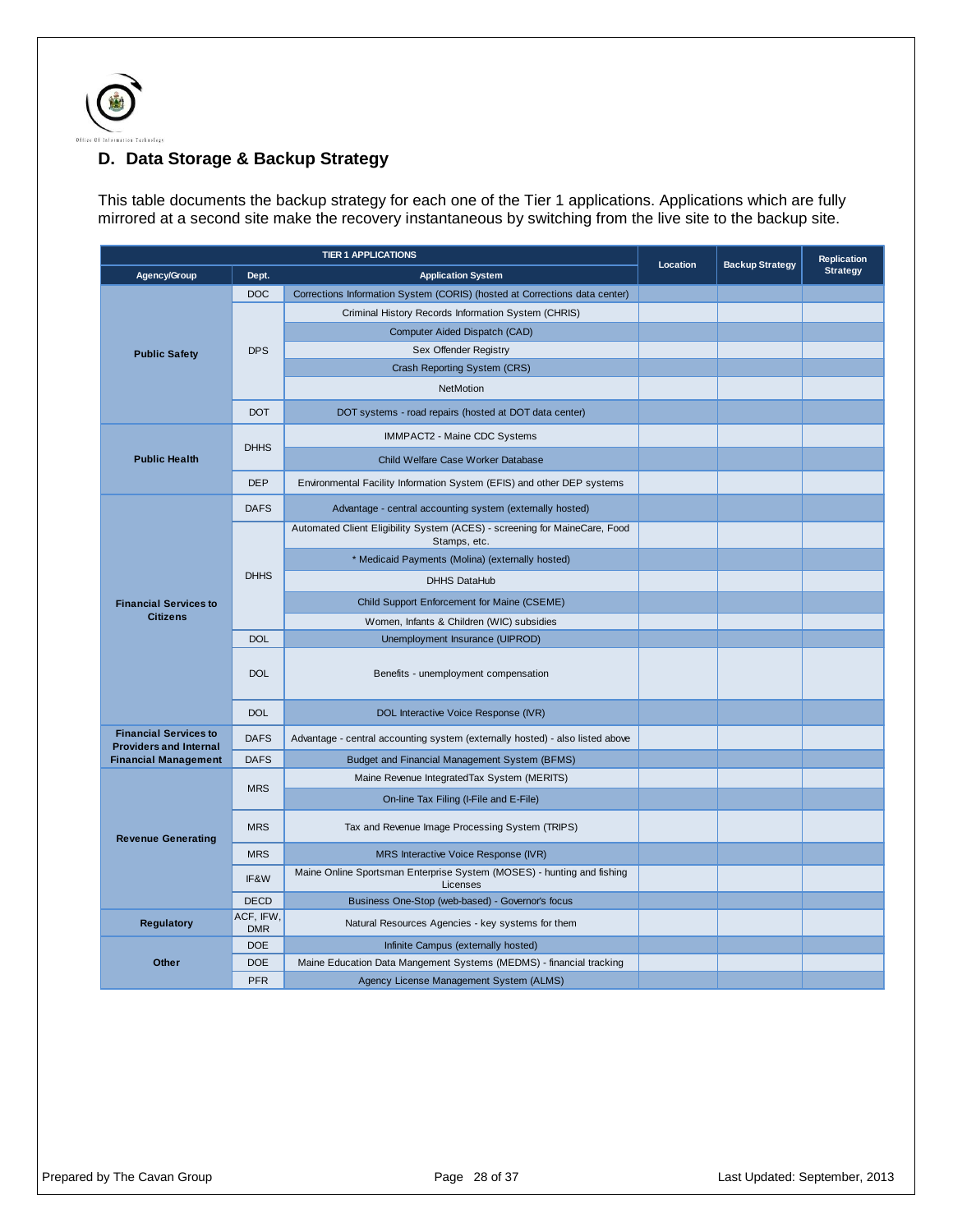

# <span id="page-28-0"></span>**E. Tier 1 Application Restore Priorities**

In the event of a disaster, each Tier 1 applications will need to be recovered within the agreed on RTOs.

Below is the sequence of recovery events in case of a disaster. The RTOs and RPOs for each one of the Tier 1 applications is also documented and should remain up to date:

| <b>TIER 1 APPLICATIONS</b>                                    |                         |                                                                                            | <b>RTO</b> | <b>RPO</b> |
|---------------------------------------------------------------|-------------------------|--------------------------------------------------------------------------------------------|------------|------------|
| Agency/Group                                                  | Dept.                   | <b>Application System</b>                                                                  |            |            |
|                                                               | DOC                     | Corrections Information System (CORIS) (hosted at Corrections data center)                 | <b>TBD</b> | <b>TBD</b> |
|                                                               |                         | Criminal History Records Information System (CHRIS)                                        | <b>TBD</b> | <b>TBD</b> |
|                                                               |                         | Computer Aided Dispatch (CAD)                                                              | <b>TBD</b> | <b>TBD</b> |
| <b>Public Safety</b>                                          | <b>DPS</b>              | Sex Offender Registry                                                                      | <b>TBD</b> | <b>TBD</b> |
|                                                               |                         | Crash Reporting System (CRS)                                                               | <b>TBD</b> | <b>TBD</b> |
|                                                               |                         | <b>NetMotion</b>                                                                           | <b>TBD</b> | <b>TBD</b> |
|                                                               | <b>DOT</b>              | DOT systems - road repairs (hosted at DOT data center)                                     | <b>TBD</b> | <b>TBD</b> |
|                                                               | <b>DHHS</b>             | <b>IMMPACT2 - Maine CDC Systems</b>                                                        | <b>TBD</b> | <b>TBD</b> |
| <b>Public Health</b>                                          |                         | Child Welfare Case Worker Database                                                         | <b>TBD</b> | <b>TBD</b> |
|                                                               | <b>DEP</b>              | Environmental Facility Information System (EFIS) and other DEP systems                     | <b>TBD</b> | <b>TBD</b> |
|                                                               | <b>DAFS</b>             | Advantage - central accounting system (externally hosted)                                  | <b>TBD</b> | <b>TBD</b> |
|                                                               |                         | Automated Client Eligibility System (ACES) - screening for MaineCare, Food<br>Stamps, etc. | <b>TBD</b> | <b>TBD</b> |
|                                                               |                         | * Medicaid Payments (Molina) (externally hosted)                                           | TBD        | <b>TBD</b> |
|                                                               | <b>DHHS</b>             | <b>DHHS DataHub</b>                                                                        | <b>TBD</b> | <b>TBD</b> |
| <b>Financial Services to</b>                                  |                         | Child Support Enforcement for Maine (CSEME)                                                | <b>TBD</b> | <b>TBD</b> |
| <b>Citizens</b>                                               |                         | Women, Infants & Children (WIC) subsidies                                                  | <b>TBD</b> | <b>TBD</b> |
|                                                               | <b>DOL</b>              | Unemployment Insurance (UIPROD)                                                            | TBD        | <b>TBD</b> |
|                                                               | <b>DOL</b>              | Benefits - unemployment compensation                                                       | <b>TBD</b> | <b>TBD</b> |
|                                                               | <b>DOL</b>              | DOL Interactive Voice Response (IVR)                                                       | <b>TBD</b> | <b>TBD</b> |
| <b>Financial Services to</b><br><b>Providers and Internal</b> | <b>DAFS</b>             | Advantage - central accounting system (externally hosted) - also listed above              |            | <b>TBD</b> |
| <b>Financial Management</b>                                   | <b>DAFS</b>             | <b>Budget and Financial Management System (BFMS)</b>                                       | <b>TBD</b> | <b>TBD</b> |
|                                                               | <b>MRS</b>              | Maine Revenue Integrated Tax System (MERITS)                                               | <b>TBD</b> | <b>TBD</b> |
|                                                               |                         | On-line Tax Filing (I-File and E-File)                                                     | <b>TBD</b> | <b>TBD</b> |
| <b>Revenue Generating</b>                                     | <b>MRS</b>              | Tax and Revenue Image Processing System (TRIPS)                                            | <b>TBD</b> | <b>TBD</b> |
|                                                               | <b>MRS</b>              | MRS Interactive Voice Response (IVR)                                                       | <b>TBD</b> | <b>TBD</b> |
|                                                               | IF&W                    | Maine Online Sportsman Enterprise System (MOSES) - hunting and fishing<br>Licenses         | TBD        | <b>TBD</b> |
|                                                               | <b>DECD</b>             | Business One-Stop (web-based) - Governor's focus                                           | <b>TBD</b> | <b>TBD</b> |
| <b>Regulatory</b>                                             | ACF, IFW,<br><b>DMR</b> | Natural Resources Agencies - key systems for them                                          |            | <b>TBD</b> |
|                                                               | DOE                     | Infinite Campus (externally hosted)                                                        | <b>TBD</b> | <b>TBD</b> |
| Other                                                         | <b>DOE</b>              | Maine Education Data Mangement Systems (MEDMS) - financial tracking                        | <b>TBD</b> | <b>TBD</b> |
|                                                               | <b>PFR</b>              | Agency License Management System (ALMS)                                                    | <b>TBD</b> | <b>TBD</b> |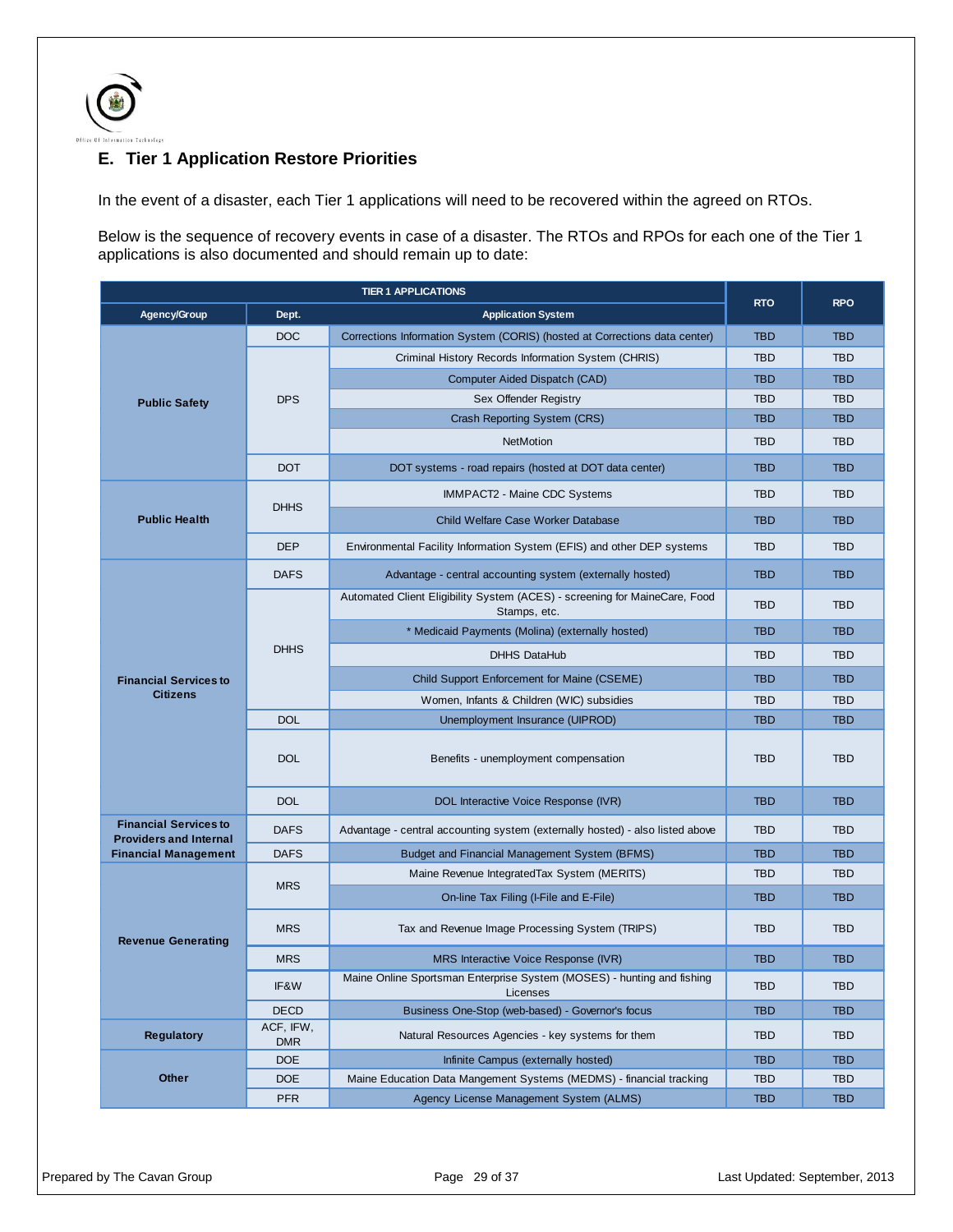

# <span id="page-29-0"></span>**F. Application Run-book Template**

Refer to the disaster recovery run-book per application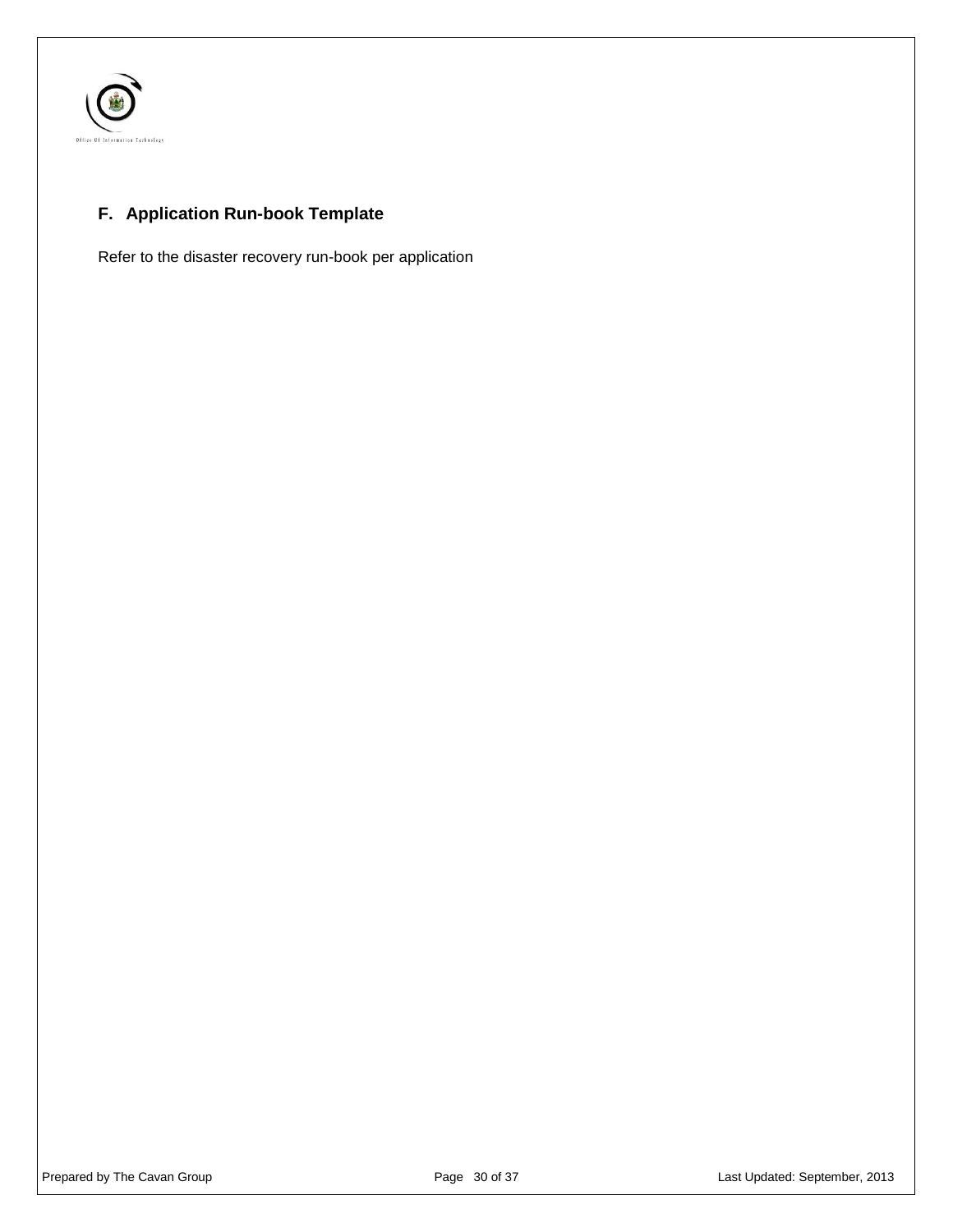

# <span id="page-30-0"></span>**IX. DISASTER RECONSTRUCTION PHASE**

Part of the reconstruction phase is to ensure that all operations are transferred back to the original site SSDC and that the CMCC DC is fulfilling its day to day operations. Depending on the disaster and the damage level, the reconstruction phase can last from one to multiple days.

The following are activities that must occur before falling back to the original production site:

- Continuously monitor the site or facility's health for reoccupation
- Ensure that there are no further threats and that the site is clear from all disaster aftereffects
- Provision and install all needed systems and hardware to ensure operational environment
- Ensure that all infrastructure services are fully functional (power, telecommunication, security, …)
- Ensure all business applications are fully functional

# <span id="page-30-1"></span>**X. PLAN TESTING & MAINTENANCE**

The DRP document must be kept up to date with the organization environment. It must be revised periodically [timeframe] and executed in a simulated environment on an [*timeframe*] basis. Testing will ensure that it can be implemented in emergency situations and that the staff and management clearly understand their roles and responsibilities in the event of a disaster.

## <span id="page-30-2"></span>**A. DRP Maintenance**

Modification to this plan will be based on both scheduled and unscheduled events:

### *Periodic Maintenance*

*System Updates*: The information covered by the plan will change over time. Changes to the core infrastructure, systems, facilities, business applications, resource information must be captured in the plan to ensure accuracy. For this reasons, the DRP document must be revised periodically *[timeframe/quarterly].* A meeting should be scheduled by the REMT to cross reference between periodic updates to the environment and the DRP document.

*[Review Schedule – semi annually (months A, B)] [Attendees*]

*Periodic Mock Drills:* Scheduled mock drills must be executed in order to identify and correct any flaws in the plan and also ensure that the emergency and recovery teams are familiar with their assignments and, more importantly, are confident even under extreme pressure.

State of Maine commits to testing the DR plan [semi-annually/annually/quarterly].

### *[Mock Drills schedule]*

*[Mock Drills Results/Appendix]*

| Target<br>Date | <b>Responsible</b> | <b>Status</b> | <b>Comments</b> |
|----------------|--------------------|---------------|-----------------|
|                |                    |               |                 |
|                |                    |               |                 |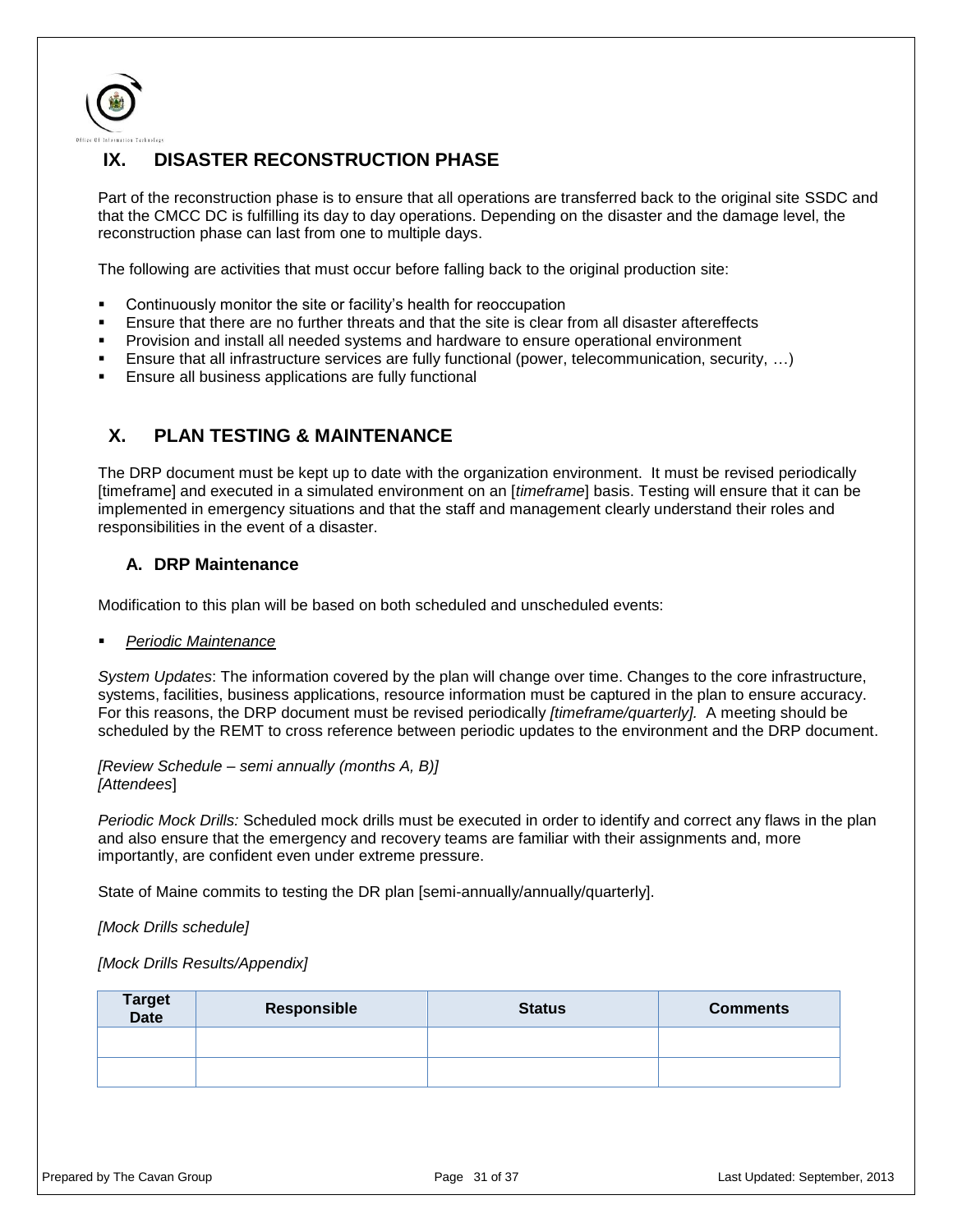| $\mathbf{A}$<br>Office Of Information Technology |  |  |
|--------------------------------------------------|--|--|
|                                                  |  |  |

#### *Experience Maintenance*

Lessons learned from an actual disaster experience are of great value to the plan. These should be captured thoroughly in the document to improve recovery readiness and possibly avoid future system downtime.

## <span id="page-31-0"></span>**B. DRP Change Log**

It is critical that the process of updating the DRP be well structured and controlled. Whenever changes are made to the plan they are to be fully tested and appropriate enhancements should be made to the training materials.

*[Name of Resources/Department]* will be responsible of keeping the DRP document up to date to ensure accuracy. All changes must be recorded in the change log table below.

| <b>Date</b> | <b>Responsible</b> | <b>Type of Change</b> | Application/System<br>Affected | <b>Section #/Comments</b> |
|-------------|--------------------|-----------------------|--------------------------------|---------------------------|
|             |                    |                       |                                |                           |
|             |                    |                       |                                |                           |
|             |                    |                       |                                |                           |

## <span id="page-31-1"></span>**C. DRP Documentation Storage**

An electronic version of the DRP document must be stored at both the xx storage facility located xx, ME as well as on the DR OIT intranet site.

*[Link to the DR OIT intranet site to be provided]*

The documents listed below should be available at any time on the DR OIT intranet site.

*Sewall Street Data Center related documentation:*

- **Cage Layout**
- **Cabinet/Rack Elevations**
- **Server Inventory**
- **Inventory of all telecommunication carriers**

#### *CMCC Data Center related documentation:*

- **Cage Layout**
- **Cabinet/Rack Elevations**
- Server Inventory
- **Inventory of all telecommunication carriers**

## *Shared documentation*

- **Application run-books**
- **Monthly on-call resource schedule**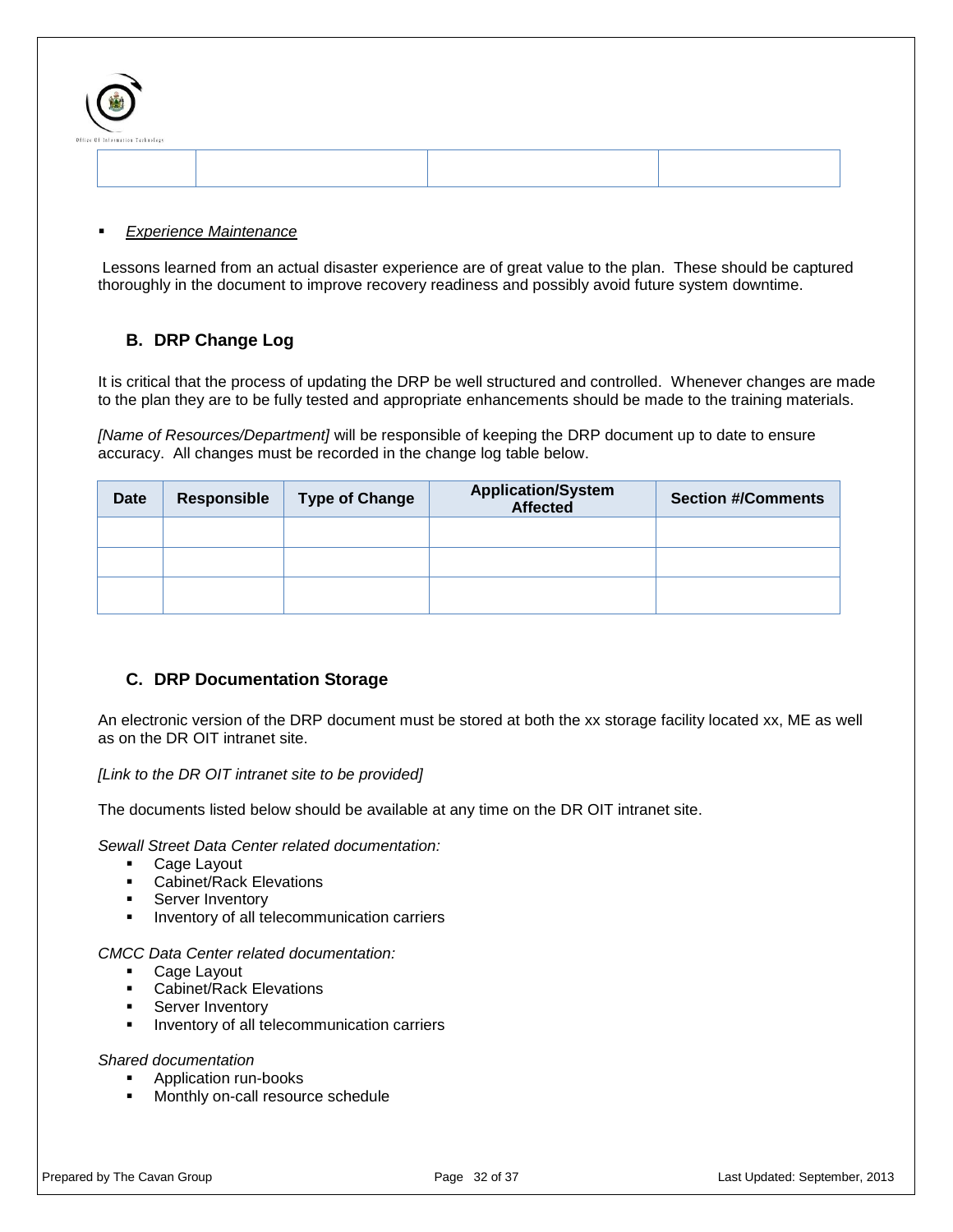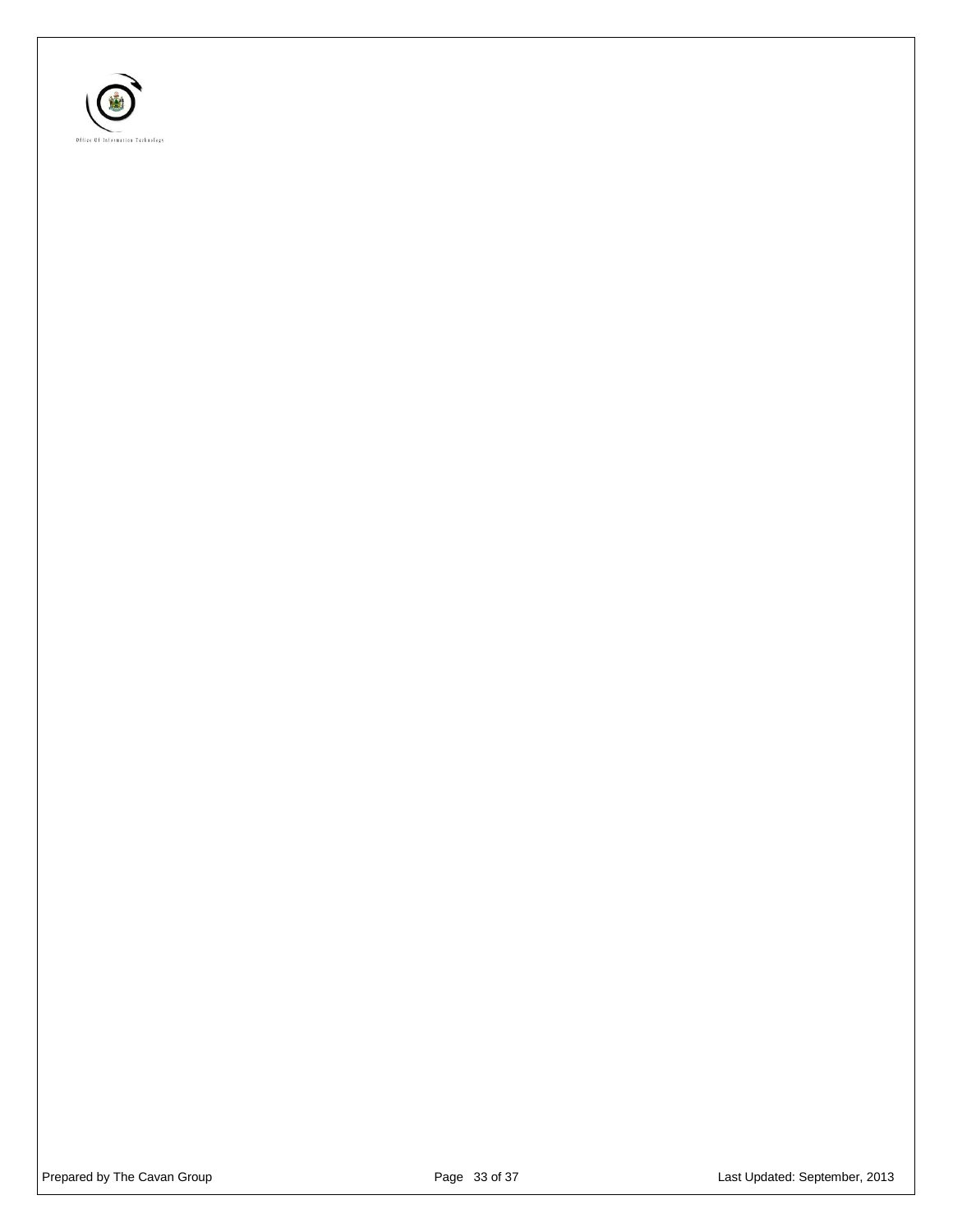

# **APPENDICE A & B**

# **Key Personnel Contact Information & Other Key State of Maine Departments**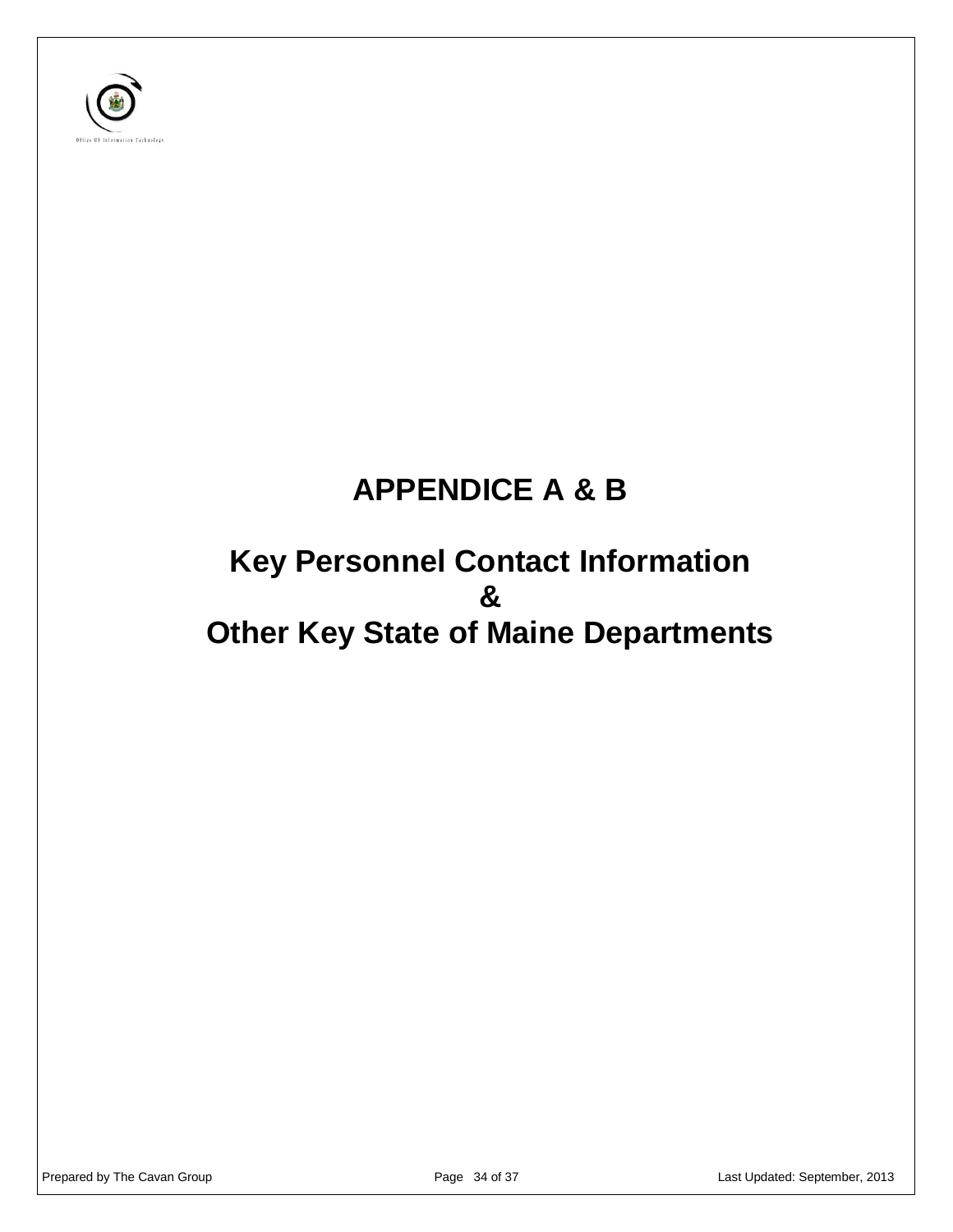

# <span id="page-34-0"></span>**APPENDIX A - KEY PERSONNEL CONTACT INFORMATION**

Note that resource names are ordered alphabetically.

| Name, Title | <b>Contact Option</b> | <b>Contact Number</b> |
|-------------|-----------------------|-----------------------|
|             |                       |                       |
|             |                       |                       |
|             |                       |                       |
|             |                       |                       |
|             |                       |                       |

# <span id="page-34-1"></span>**APPENDIX B - TBC State Agencies CONTACT INFORMATION**

| <b>Name</b>                           | <b>Cabinet Department</b>                                 | <b>Other Agencies</b>                                                                                                                                                                                                                                |  |
|---------------------------------------|-----------------------------------------------------------|------------------------------------------------------------------------------------------------------------------------------------------------------------------------------------------------------------------------------------------------------|--|
| <b>Sandy Saunders</b>                 | Director for Technology Business Consultants              |                                                                                                                                                                                                                                                      |  |
| <b>Sheldon Bird</b>                   | DOE, DOL, PFR and affiliate<br>boards, MRS (part of DAFS) | PUC, WCB                                                                                                                                                                                                                                             |  |
| <b>Mark Kemmerle</b>                  | <b>DHHS</b>                                               | <b>MHDO</b>                                                                                                                                                                                                                                          |  |
| <b>Cassandra Perkins</b>              | ACF, Corrections, DEP, DMR,<br>DOT, DPS, DVEM/MEMA, IF&W  | <b>Baxter State Park</b>                                                                                                                                                                                                                             |  |
| <b>Howard Clary (acting capacity)</b> | Governor's Office, DAFS<br>(excluding MRS), DECD          | Dirigo Health, Ethics, Commission, Human<br>Rights Commission, Indigent Legal<br>Services, Maine Arts Commission, Maine<br>State Library, Maine State Musuem, Maine<br>Historic Preservation Commission, Public<br>Advocate, State Auditor, Treasury |  |

Note that department names are ordered alphabetically.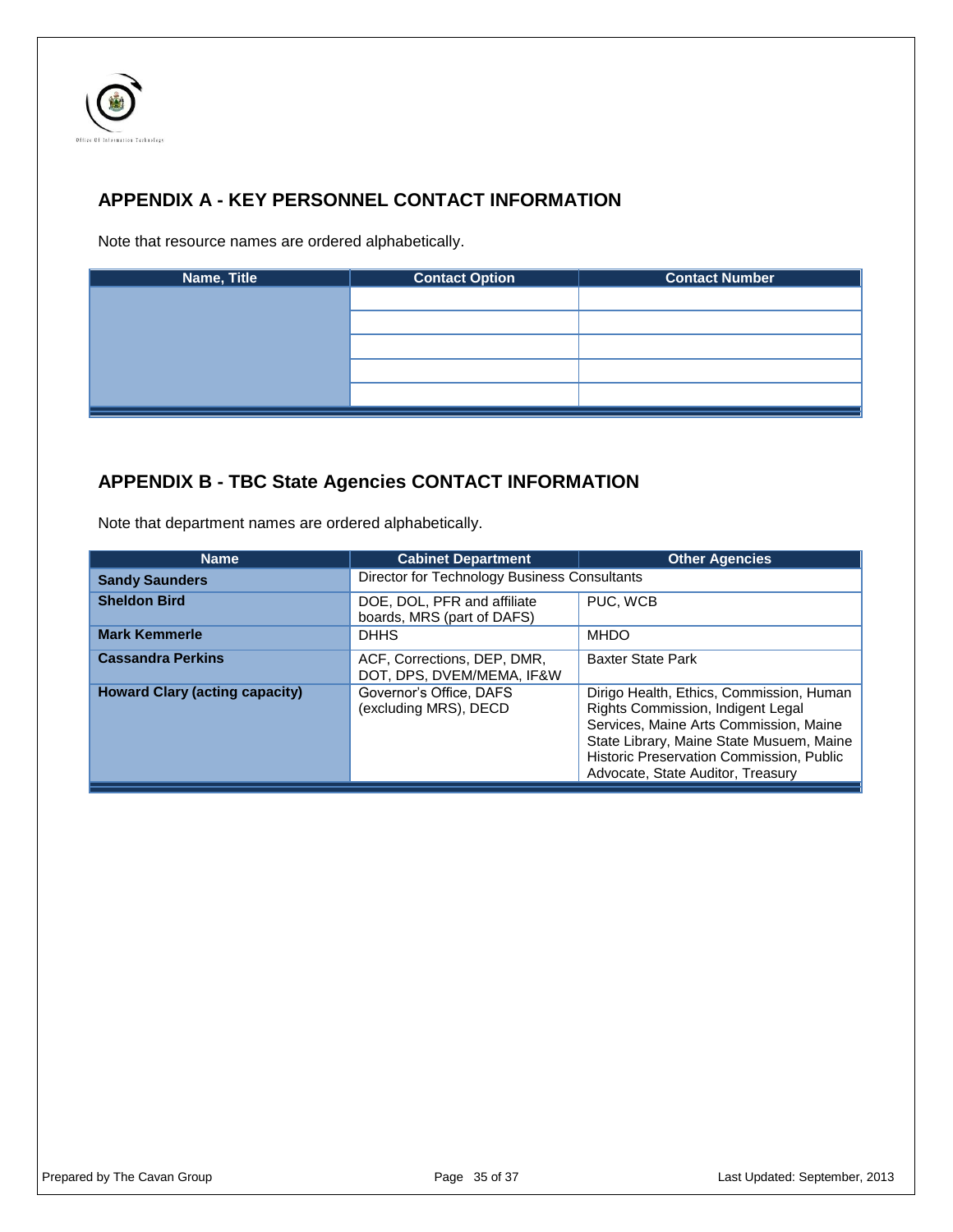

# **APPENDICES C-G**

# **Vendor Support Instructions**